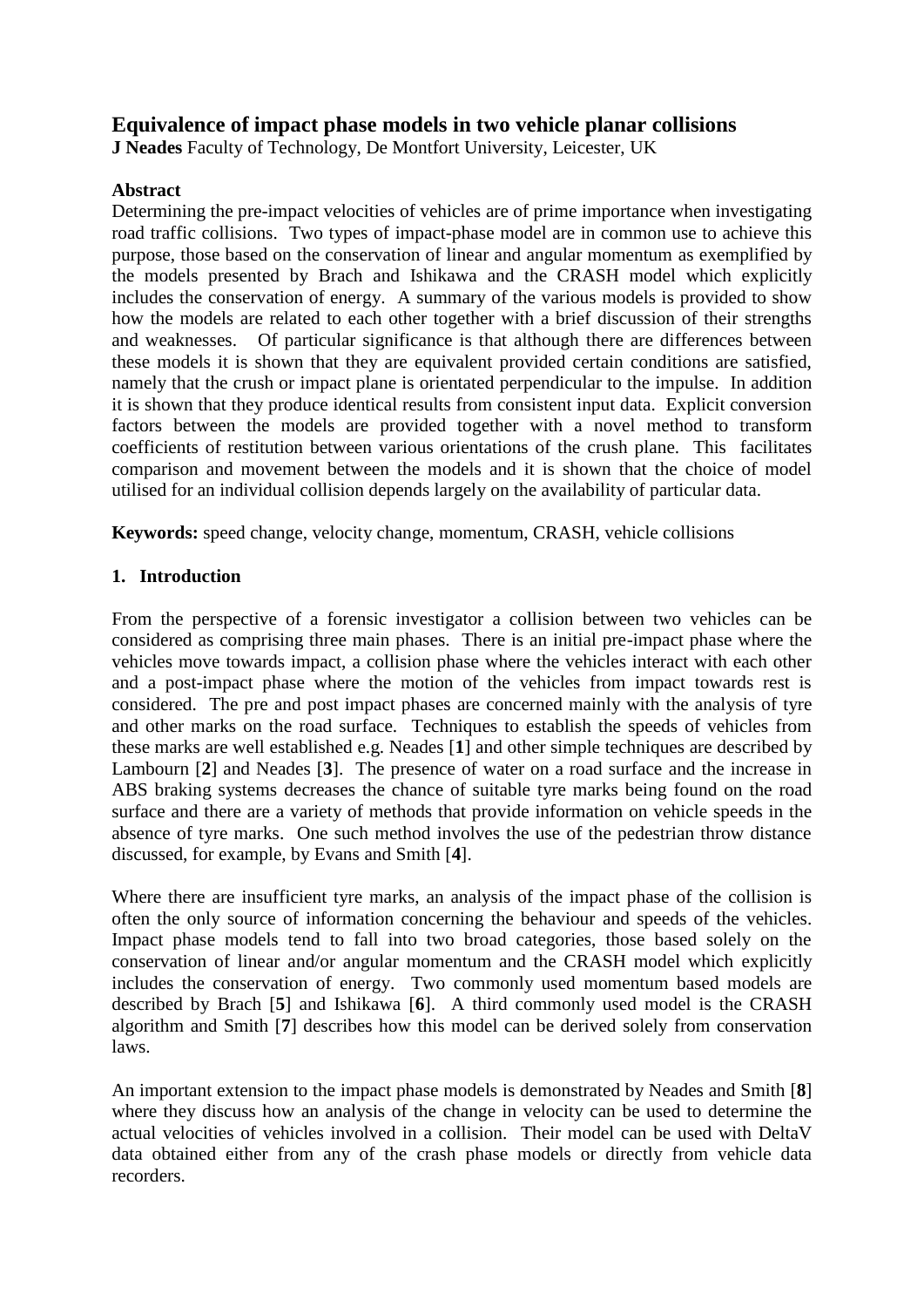A summary of the various models is provided in the next section to show how the models are related to each other together with a brief discussion of their strengths and weaknesses. Although there are differences between these models it is shown that they are equivalent and that they produce identical results from consistent input data. Explicit conversion factors between the models are provided to facilitate comparison and movement between the models. It is also shown that the choice of model utilised for an individual collision depends largely on the availability of particular data.

## **2. Common theory and assumptions**

Impact phase models commonly make a number of assumptions and are restricted to the analysis of two vehicle planar collisions. First tyre and other external forces are assumed to be negligible during the impact, so that momentum is conserved. Second, the vehicle masses and moments of inertia are maintained throughout the collision. That is, the deformations caused by the collision do not significantly change the moments of inertia and the masses of the vehicles are not significantly changed, for example, by parts of a vehicle becoming detached as a result of the collision. Third, the time-dependent impulse can be modelled by one force, its resultant (*P*), which acts at some point on or in the vehicles to cause a change in both linear and angular velocity (Δ*v* and Δ*ω* respectively).

A diagram showing a vehicle based reference frame is shown in Figure 1. The position of the point of application of the impulse relative to the centre of mass of a vehicle can be described using the distance *d* and angle  $\phi$ . The parameter  $h_p$  is the length of the moment arm of the impulse about the centre of mass and is dependent on the position of the point of application of the impulse and the principal direction of force *θ*. The length of the moment arm tangential to the impulse  $h_{pt}$  is also relevant to these models and is discussed later.

## **Figure 1: Vehicle based reference frame**

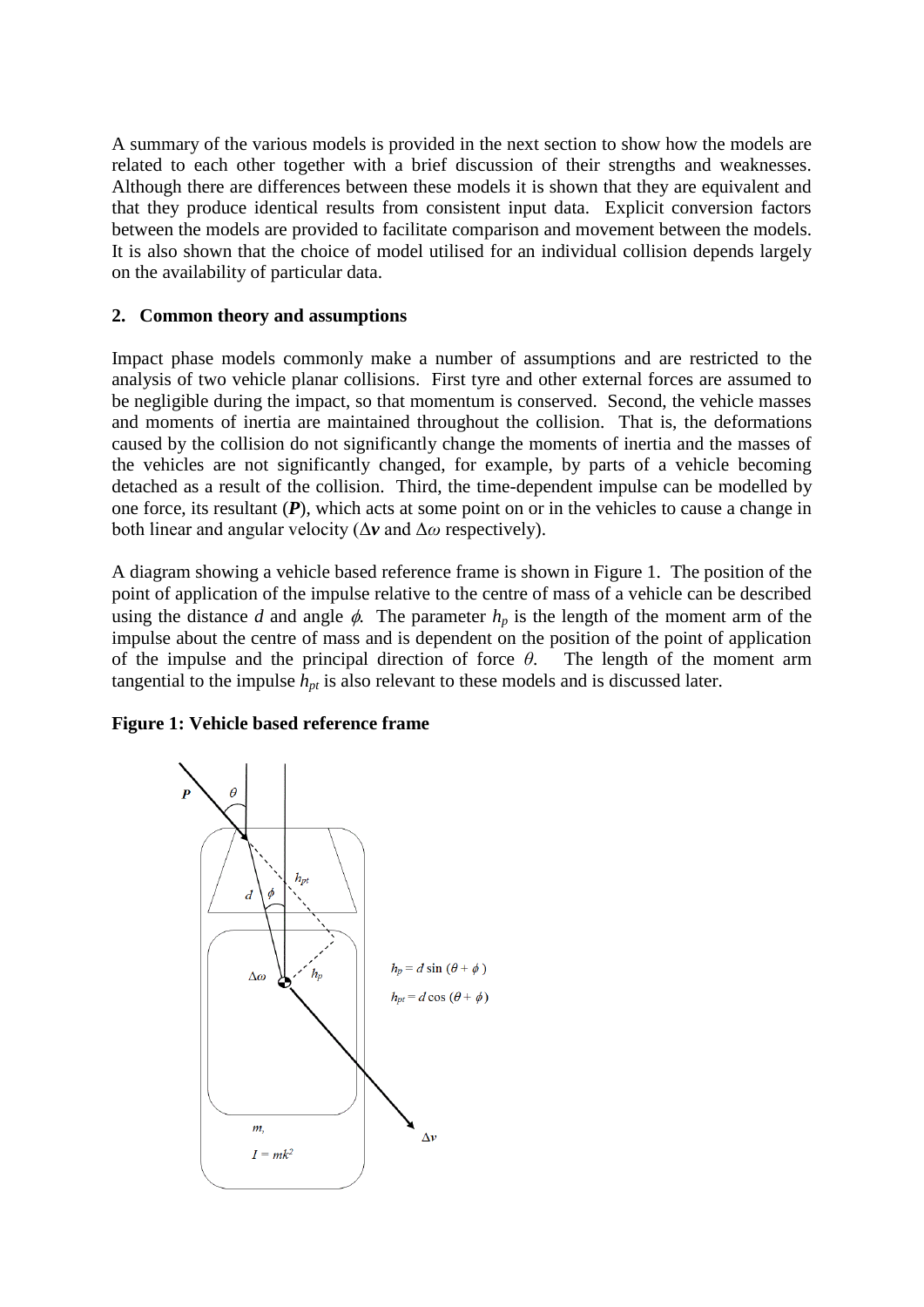The conservation of linear momentum leads to the equations

$$
m_1(\mathbf{v}_1 - \mathbf{u}_1) = m_1 \Delta \mathbf{v}_1 = \mathbf{P},
$$
\n(1)

$$
m_1(v_1 - u_1) - m_2 \Delta v_2 = -P
$$
 (2)

where *m* is the mass of each vehicle,  $P$  is the impulse and  $u$  and  $v$  are the initial and final velocities and  $\Delta v$  is defined as the change in velocity  $v - u$ . Subscripts 1 and 2 refer throughout to vehicles 1 and 2 respectively. In collinear collisions, the line of action of the impulse *P* passes through the centres of mass of the vehicles and there is no change in the rotational velocity of either vehicle. If *P* does not act through the centres of mass it produces a change not only in the motion of the centres of mass, but also a rotation of each vehicle about the centre of mass given by

$$
m_1 k_1^2 (\Omega_1 - \omega_1) = m_1 k_1^2 \Delta \omega_1 = h_{1p} P, \qquad (3)
$$

$$
m_1k_1 (S_1 - \omega_1) = m_1k_1 \Delta \omega_1 = n_{1p}P,
$$
  
\n
$$
m_2k_2 (S_2 - \omega_2) = m_2k_2 \Delta \omega_2 = -h_{2p}P
$$
\n(4)

where  $k$  is the radius of gyration,  $h_p$  the moment arm of the impulse about the centre of mass, *ω* and *Ω* are the pre and post-impact rotational velocities of each vehicle and Δ*ω* represents the change in rotational velocity  $Q - \omega$ . In vehicle to vehicle collision it is not unreasonable to assume that the masses, radii of gyration and moment arms for each vehicle are known or can be obtained easily. Equations (1) to (4) then form a system of four equations with eight unknown velocity variables. Provided that four velocity variables can be established, or other constraining equations such as restitution or energy are added, then complete solutions for the remaining four variables can be determined. The momentum based models of Brach [**5**] and Ishikawa [**6**] utilise these equations and attempt to provide methods to establish solutions for the unknown velocities and these are described in the next section.

#### **3. Momentum-only models**

Brach [**5**] describes a Planar Impact Mechanics (PIM) model where he considers the conservation of linear and angular momentum in a orthonormal coordinate system oriented to an impact or crush plane which is established parallel to a hypothetical contact surface common to both vehicles. The crush plane is related to the *x-y* coordinate system by the angle *Γ* as shown in Figure 2. The parameter *Γ* essentially defines the normal *n* to the crush plane. Subscripts *n* and *t* are used to represent component variables normal and tangential to the crush or impact plane and coincide with the orientation of the unit vectors  $\boldsymbol{n}$  and  $\boldsymbol{t}$  shown Figure 2.

The impulse *P* due to impact is resolved into two components, normal and tangential to the crush plane. The resulting six equations and eight unknowns are supplemented with two coefficients to provide additional constraints and thereby generate a solution. Brach defines a coefficient of restitution normal to the crush plane (*en*) which is defined as the ratio of the relative normal velocity post impact to the relative normal velocity pre impact. Brach also introduces another coefficient, the impulse ratio  $\mu$ . This is effectively a coefficient of friction and is defined as the ratio of the normal and tangential impulse components. Brach's solution to equations (1) to (4) are a series of equations which are shown in Appendix B. From these equations it is straightforward to determine the total change in velocity  $(\Delta v)$  of each vehicle.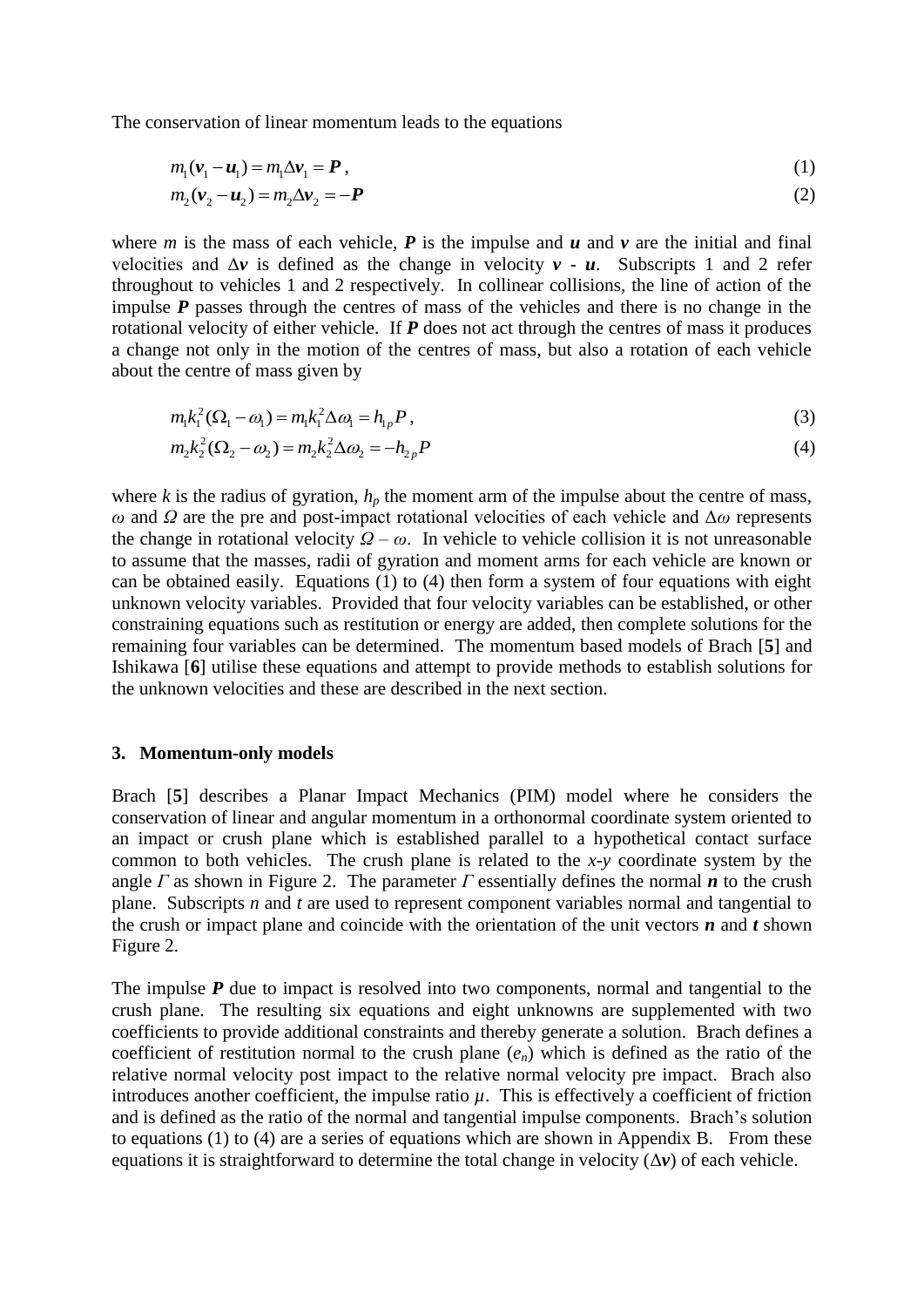#### **Figure 2: Collision configuration**



Brach [9] shows that an important quantity in this model is the value  $\mu_0$  which is the impulse ratio  $\mu$  that provides a common post-impact velocity  $(V)$  tangential to the crush plane, i.e. where  $V_{1t} = V_{2t}$ . For vehicle to vehicle collisions the point of application of the impulse on each of the vehicles frequently reach a common velocity. The common velocity condition is satisfied in this model when  $e_n = 0$  and  $\mu = \mu_0$ . The parameter  $\mu_0$  is the ratio required to achieve a common velocity tangentially to the impact plane and is described by Brach as the critical impulse ratio such that

$$
\mu_0 = \frac{rA + B(1 + e_n)}{(1 + e_n)(1 + C) + rB}
$$
\n(5)

where *r* is the ratio of the closing velocity components perpendicular and tangential to the crush plane, i.e.  $r = U_{Rt} / U_{Rn}$ . The coefficients *A*, *B* and *C* are simplifying parameters and are defined in Appendix B.

Ishikawa's model [**6**] is similar in many respects to planar impact mechanics proposed by Brach. Ishikawa also defines a crush plane to resolve the impulse into normal and tangential components. Where Ishikawa's model differs from Brach is that he proposes the utilisation of two coefficients of restitution, one normal to the impact plane  $(e_n)$  and the other tangential to the impact plane  $(e_t)$ . These are defined such that the relative velocities of the point of application before (*U)* and after (*V*) impact are given by

$$
V_{Rn} = -e_n U_{Rn}, \qquad V_{Rt} = -e_t U_{Rt}
$$
 (6)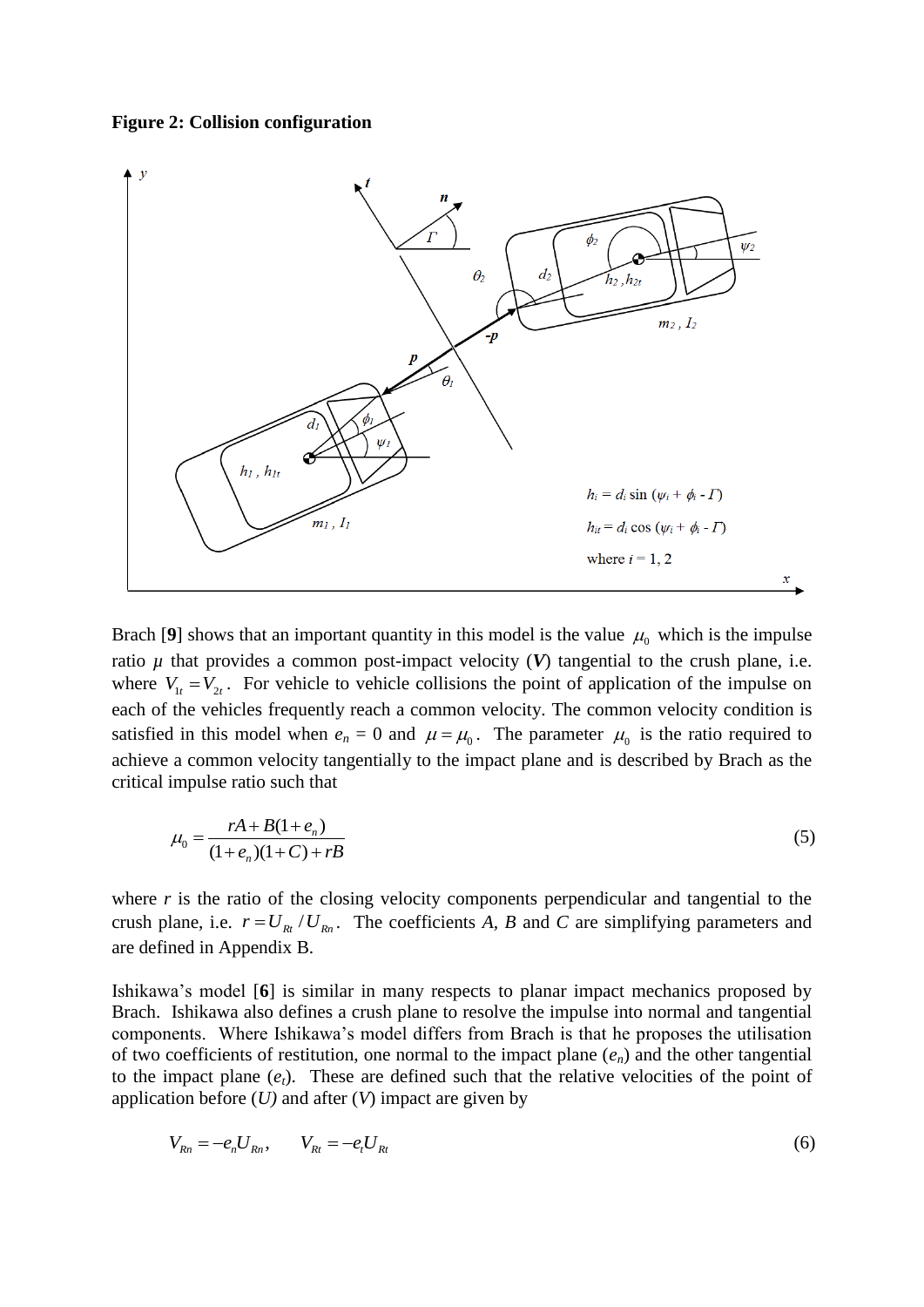where

$$
U_{Rn} = u_{2n} - h_2 \omega_2 - u_{1n} + h_1 \omega_1, \qquad V_{Rn} = v_{2n} - h_2 \Omega_2 - v_{1n} + h_1 \Omega_1,
$$
  
\n
$$
U_{Rt} = u_{2t} + h_{2t} \omega_2 - u_{1t} - h_{1t} \omega_1, \qquad V_{Rt} = v_{2t} + h_{2t} \Omega_2 - v_{1t} - h_{1t} \Omega_1.
$$
\n(7)

Ishikawa provides a solution for the impulse components, *P<sup>n</sup>* and *P<sup>t</sup>* using the relative closing speeds and relative separation speeds at impact. Ishikawa's solutions are shown in Appendix C. From the impulse components,  $P_n$  and  $P_t$  it is straightforward to use equation (1) or (2) to determine the change in velocity sustained by each vehicle. If either the post-impact or preimpact velocities are known, then it is then possible to determine the remaining linear velocities. Further, the change in rotation can be derived from equations (3) and (4)

Ishikawa also shows that the two coefficients of restitution  $e_n$  and  $e_t$  are related to the impulse ratio  $\mu$  used in Brach's model by the equation

$$
e_{t} = \frac{m_{n}U_{Rn}(1+e_{n})(\mu-m_{t}m_{0})}{m_{t}U_{Rt}(1-\mu m_{n}m_{0})} - 1.
$$
\n(8)

With the obvious constraint that the same orientation of the impact plane is used in both Ishikawa's and Brach's models and that there is a common value for *en*, equation (8) provides a useful way of converting Brach's impulse ratio  $\mu$  into Ishikawa's tangential coefficient of restitution *e<sup>t</sup>* . In the reverse scenario, the normal and tangential components determined from Ishikawa's model can be used to define Brach's impulse ratio

$$
\mu = \frac{P_t}{P_n} = \frac{m_n m_t m_0 U_{Rn} (1 + e_n) + m_t U_{Rt} (1 + e_t)}{m_n m_t m_0 U_{Rt} (1 + e_t) + m_n U_{Rn} (1 + e_n)}.
$$
\n(9)

This can be solved for the normal coefficient of restitution  $e_n$  in terms of the tangential coefficient  $e_t$  and the ratio of the impulse components  $\mu$  to give equation (8). Equation (9) can also be solved to give an expression relating the two coefficients of restitution i.e.

$$
\frac{1+e_t}{1+e_n} = \frac{m_n U_{Rn}(\mu - m_t m_0)}{m_t U_{Rt} (1 - \mu m_n m_0)}.
$$
\n(10)

There are clear similarities between the coefficients *A*, *B* and *C* used in Brach's model and the coefficients  $m_n$ ,  $m_t$  and  $m_0$  used in Ishikawa's model. Analysis shows that the coefficients are related by the expressions

ted by the expressions  
\n
$$
\overline{m} = \frac{m_1 m_2}{(m_1 + m_2)}, \qquad m_n = \frac{\overline{m}}{\overline{A}}, \qquad m_t = \frac{\overline{m}}{(1+C)}, \qquad m_0 = \frac{B}{\overline{m}}.
$$
\n(11)

Appendix D shows these relationships and derived products which facilitate conversion between Brach's model and that of Ishikawa. Substitution of equations (11) into equation (10) and solving for  $\mu$  produces the expression

$$
\mu = \frac{(1 + e_t)rA + B(1 + e_n)}{(1 + e_n)(1 + C) + rB(1 + e_t)}.
$$
\n(12)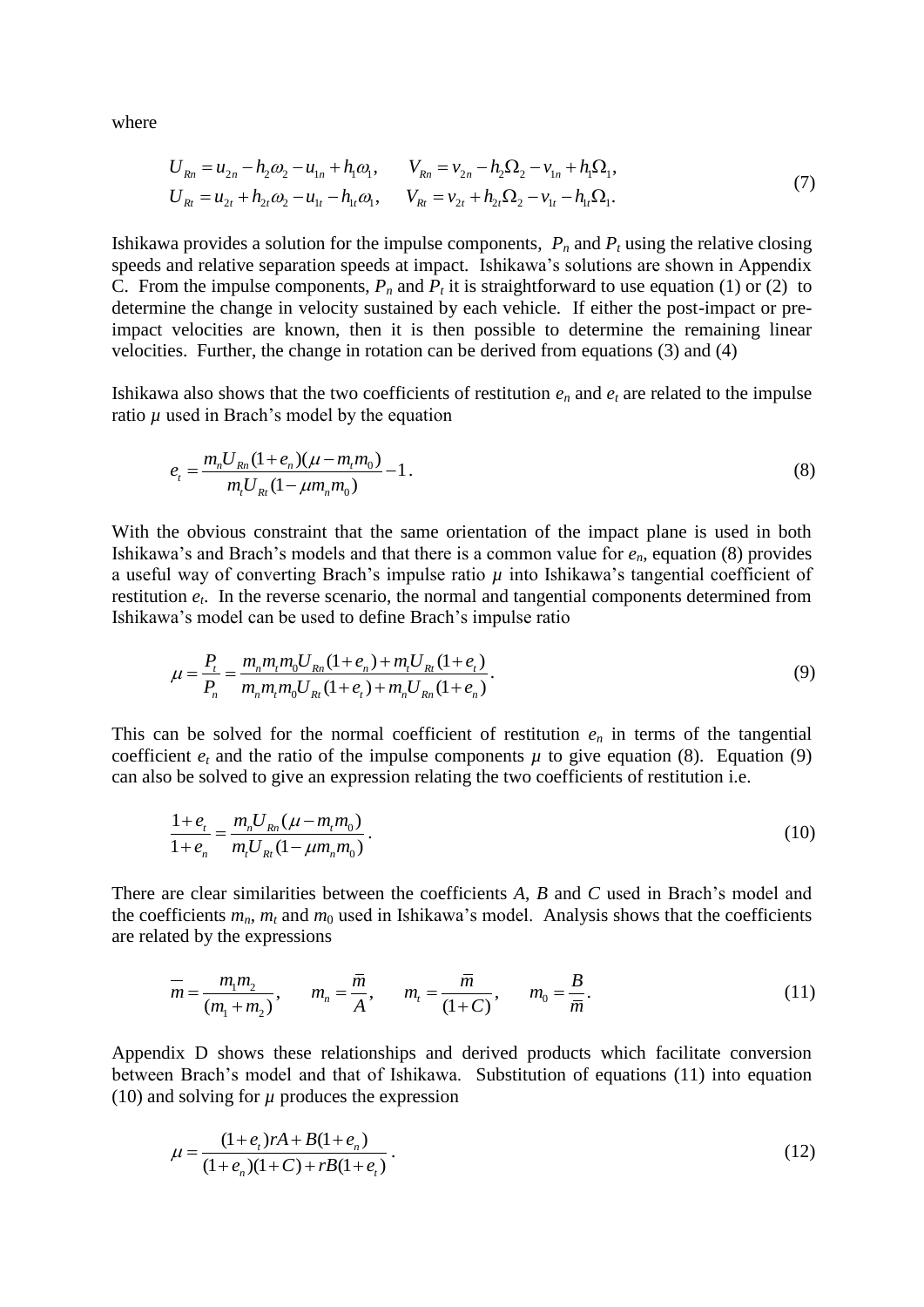Equation (12) demonstrates how the restitution coefficients used by Ishikawa are related to the *A*, *B* and *C* parameters used by Brach. In particular it is noted that when  $e_t$  is zero then equation (12) simplifies to become identical to Brach's critical impulse ratio shown in equation (5).

#### **4. The CRASH model**

Although originally intended as a tool for assessing accident severity by McHenry [**10**], CRASH has been widely adopted by the crash investigation community. Where there is insufficient information as to the desired output velocities the momentum-only models cannot succeed. Information about the collision severity and changes in velocity can still be obtained from an analysis of the damage sustained by each of the vehicles and this is the basis for CRASH. The model utilises the conservation laws of momentum and energy to establish the change in velocity  $(\Delta v)$  of a vehicle from the damage sustained by each vehicle  $(E_1$  and  $E_2$ ). The assumption is made that the points of application of the impulse reach a common velocity during the approach phase of the collision. With this assumption, Tsongas [**11**] shows that the CRASH equation can be expressed as

$$
\Delta v_1 = \sqrt{\frac{2\gamma_1 \gamma_2 m_2 (E_1 + E_2)}{m_1 (\gamma_1 m_1 + \gamma_2 m_2)}} = \sqrt{\frac{2\gamma_1 (E_1 + E_2)}{m_1 \left(1 + \frac{\gamma_1 m_1}{\gamma_2 m_2}\right)}}
$$
(13)

where *γ* is defined in a similar manner as Ishikawa's model [**6**] i.e. as

$$
\gamma = \frac{k^2}{k^2 + h_p^2} \,. \tag{14}
$$

Smith [**7**] shows that some relaxation to the common velocity condition can be achieved by incorporating a coefficient of restitution parallel to the impulse  $e_p$ . His derivation provides an

expression for the change in velocity  
\n
$$
\Delta v_1 = \sqrt{\frac{2\gamma_1 \gamma_2 m_2 (E_1 + E_2)(1 + e_p)}{m_1 (\gamma_1 m_1 + \gamma_2 m_2)(1 - e_p)}} = \sqrt{\frac{2m_2 (E_1 + E_2)(1 + e_p)}{m_1 (m_1 \delta_2 + m_2 \delta_1)(1 - e_p)}}
$$
\n(15)

where  $\delta = 1/\gamma$ .

The change in velocity calculated by this method is the change in velocity of the centre of mass of each vehicle along the line of action of the impulse. From Newton's Second Law it follows that there can be no change in velocity at the centre of mass tangential to the impulse so CRASH implicitly defines the total change in velocity at the centre of mass.

Note that equations (13) and (15) can be derived solely from conservation laws and do not define how the crush energy values  $E_1$  and  $E_2$  might be obtained. A variety of methods could be utilised to determine the crush energy; however the description by McHenry [**10**] also included a method for determining these parameters. McHenry's CRASH algorithm may therefore be more accurately viewed as two distinct algorithms, the first to estimate of the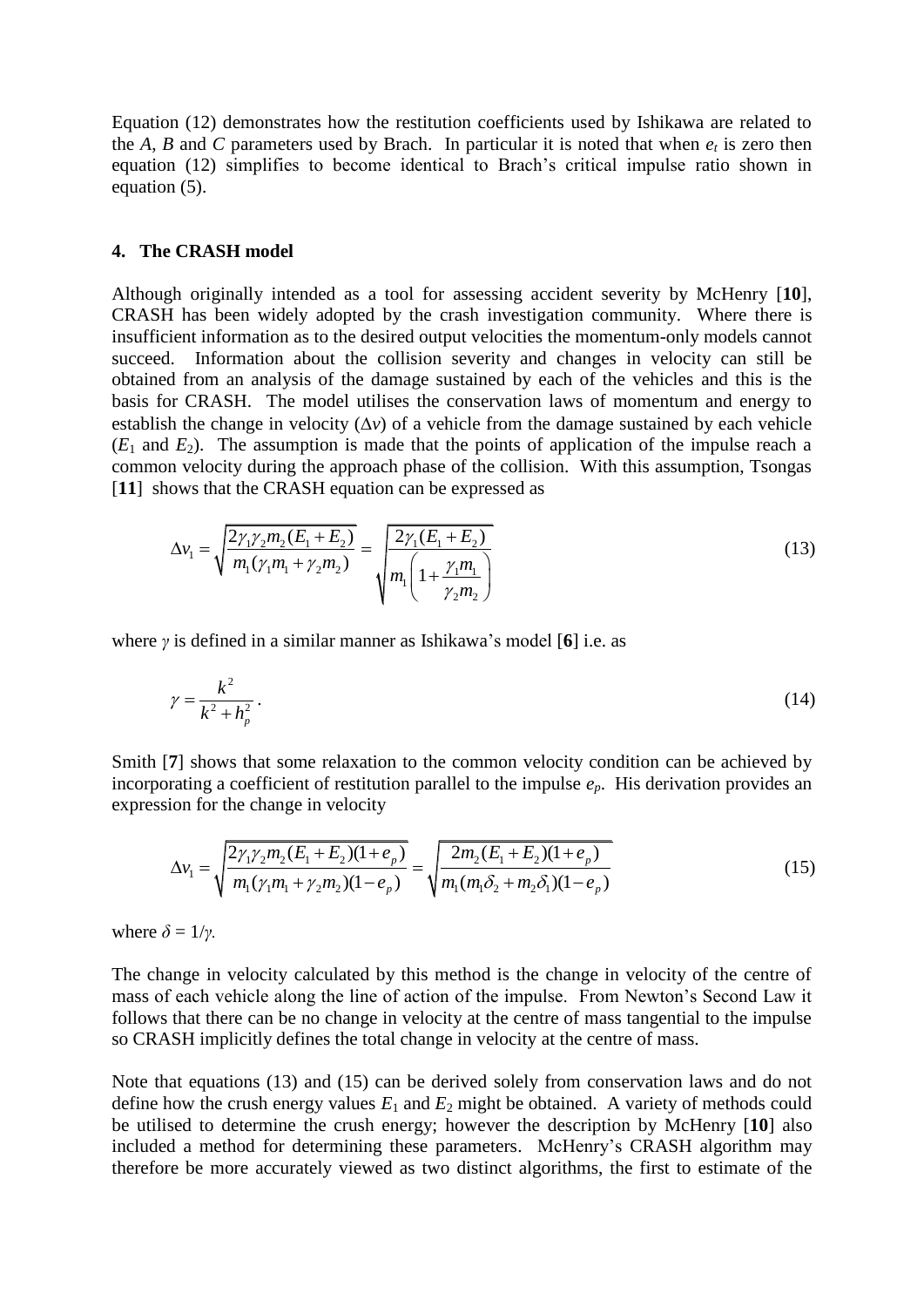work done in causing deformation and the second to use those values to determine the change in velocity. It is not the purpose here to comment on any method used to determine  $E_1$  or  $E_2$ rather it is to demonstrate how the CRASH model compares with the momentum models and this is discussed next.

#### **5. Equivalence of CRASH and the momentum-only models**

Brach and Brach [**5**] and [**12**] show how the momentum change in each vehicle can be written using that model as

$$
m_i \Delta v_i = \sqrt{\frac{2\bar{m}(1+\mu^2)qE_L(1+e_n)}{(1-e_n)+2\mu r - \frac{\mu r^2}{\mu_c}}}
$$
(16)

where  $E_L$  is the total energy loss in the collision (i.e.  $E_1 + E_2$ ), *q* and *r* are as defined in Appendix B and

$$
\mu_c = r/(1 + e_t). \tag{17}
$$

(Note that in Brach and Brach [**12**] equation (16) appears to have been misprinted so that the  $(1+\mu^2)$  term appears incorrectly as  $(1+\mu)$  and the numerator in the final term reads incorrectly as  $\mu^2 r$  instead of  $\mu r^2$ .) It is possible to align the crush plane used in Brach's and Ishikawa's models so that it is perpendicular to the impulse *P*. With this orientation of the crush plane the tangential impulse component must be zero so that the ratio of the tangential and normal components  $\mu$  is also zero. This leads to a simplification of equation (16) to

$$
m_i \Delta v_i = \sqrt{\frac{2\overline{m}qE_L(1+e_n)}{(1-e_n)}}.
$$
\n(18)

Furthermore, since *µ* is zero, *q* in Appendix B can also be simplified and can be found from

$$
\frac{1}{q} = 1 + \frac{\overline{m}h_1^2}{m_1k_1^2} + \frac{\overline{m}h_2^2}{m_2k_2^2}.
$$
\n(19)

Equation (19) can be solved for  $q$  and substituted into equation (18) to give

$$
m_i \Delta v_i = \sqrt{\frac{2m_1m_2E_L(1+e_n)}{[m_1k_1^2(k_2^2+h_2^2)+m_2k_2^2(k_1^2+h_1^2)](1-e_n)}}.
$$
(20)

The CRASH solution as shown in equation (15) can also be written in a similar manner to equation (18) to show the change in momentum of each vehicle, i.e.

$$
m_{i}\Delta v_{i} = \sqrt{\frac{2\gamma_{1}\gamma_{2}m_{1}m_{2}(E_{1} + E_{2})(1 + e_{p})}{(\gamma_{1}m_{1} + \gamma_{2}m_{2})(1 - e_{p})}}.
$$
\n(21)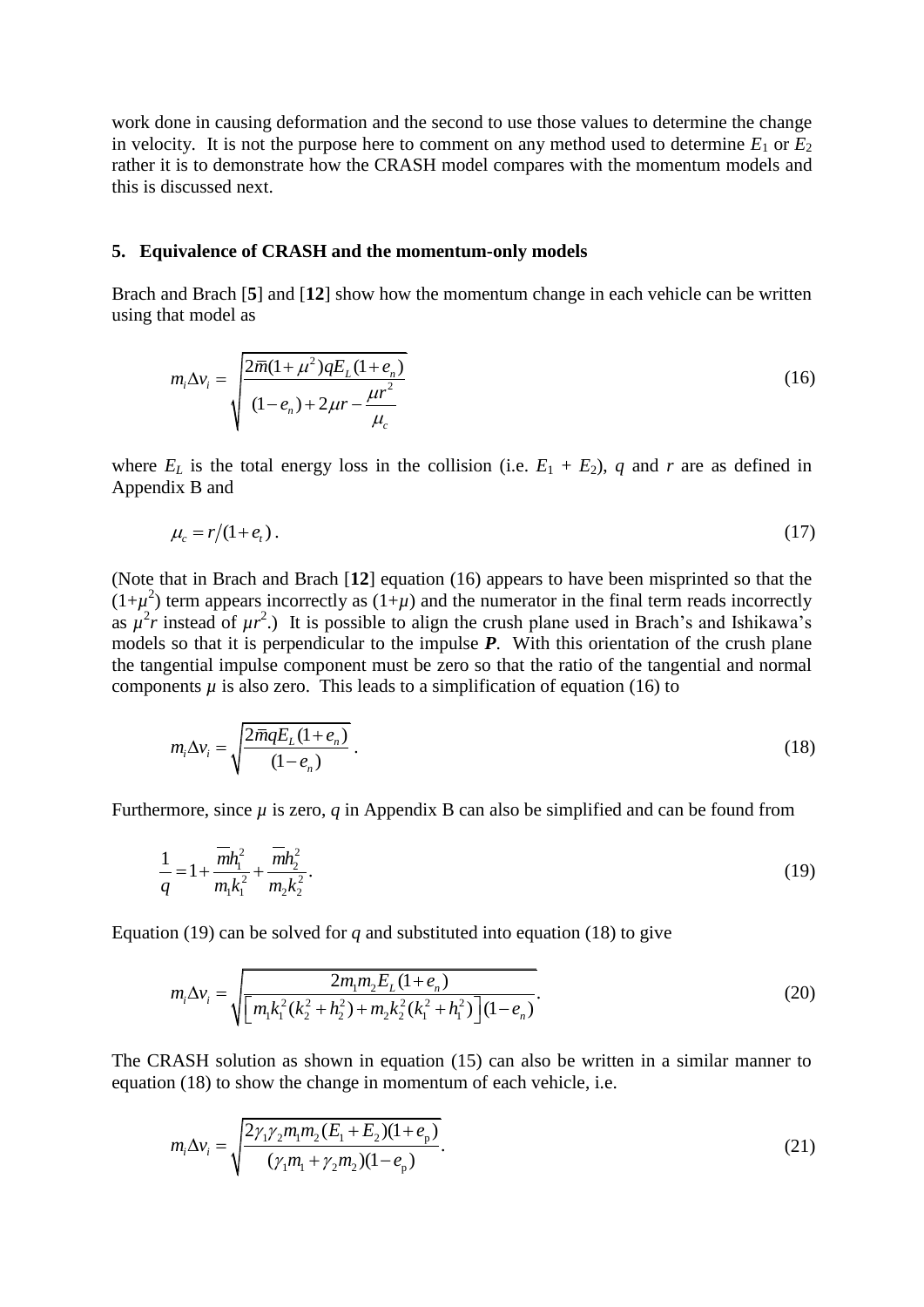Substituting for 
$$
\gamma
$$
 as defined in equation (14), equation (21) can be expanded to produce  
\n
$$
m_i \Delta v_i = \sqrt{\frac{2m_i m_2 (E_1 + E_2)(1 + e_p)}{\left[m_i k_1^2 (k_2^2 + h_{2p}^2) + m_2 k_2^2 (k_1^2 + h_{1p}^2)\right](1 - e_p)}}.
$$
\n(22)

In general the crush plane required by the momentum-only models of Brach and Ishikawa is not perpendicular to the impulse  $P$ . As a result the length of the moment arm  $h_p$  used by the CRASH model is not equal to the length of the moment arm *h* used in Brach's and Ishikawa's models. In CRASH the moment arms  $h_p$  and  $h_{pt}$  are defined relative to the impulse  $P$  but in both Brach and Ishikawa's models the moment arms  $h$  and  $h_t$  are defined relative to the crush plane. However if the crush plane is orientated so that it is perpendicular to *P* it can be seen that equation (22) is equivalent to equation (20) with  $h_p = h$  for each vehicle,  $e_p = e_n$  and  $E_L =$  $E_1 + E_2$ . It can also be seen that although CRASH does not require an impact plane to be defined, it can be used to define a crush plane; one which is perpendicular to the impulse *P*.

CRASH implicitly assumes that a common velocity is achieved tangentially at the point of application of the impulse, i.e.  $V_{1t} = V_{2t}$ . In Ishikawa's model this is achieved when  $e_t = 0$ . In Brach's model a common tangential velocity is achieved when  $\mu = \mu_0$ . Neades and Smith [**8**] demonstrate that there can be no change in velocity tangentially to the impulse at the centre of mass. Any change in velocity of the points of action tangential to the impulse can therefore only be due to a change in the angular velocity of the vehicle, so that

$$
\Delta V_{1t} = h_{1pt} \Delta \omega_1, \qquad \Delta V_{2t} = h_{2pt} \Delta \omega_2.
$$
 (23)

This summary shows that all three models are different formulations of solid body collisions. Brach's model utilises the conservation of momentum, restitution and friction and requires the definition of a crush plane which may prove difficult to specify for a real collision. Ishikawa's model is essentially the same as Brach's model with the replacement of the friction parameter with a tangential coefficient of restitution. CRASH however utilises the conservation of momentum and energy and requires the direction of the impulse to be defined. In the next section a method is developed whereby non-zero coefficients  $e_n$ ,  $\mu$  (or  $e_t$ ) can be transformed between different orientations of the crush plane. This facilitates the conversion between the momentum-only models and CRASH.

#### **6. Transforming restitution coefficients**

Brach, Welsh and Brach [**13**] identify that the orientation of the impact plane is immaterial in collisions where there is a common post-impact velocity (i.e.  $e_n = 0$  and  $\mu = \mu_0$  or  $e_t = 0$ ). However in situations where there is some relative motion after impact, either normal or tangential to the crush plane, then the choice of orientation becomes relevant as the results are then dependent upon the values chosen for the coefficients  $e_n$ ,  $\mu$  (or  $e_t$ ). It follows therefore that where there is relative motion after impact, then in order to maintain consistent results with alternative orientations of the crush plane, the values of  $e_n$ ,  $\mu$  (or  $e_t$ ) will need adjustment. The relationship between the impulse components and the partial work done by those components provides a way of determining the relative values of those coefficients. This is discussed in detail by Neades [**14**] and summarised below.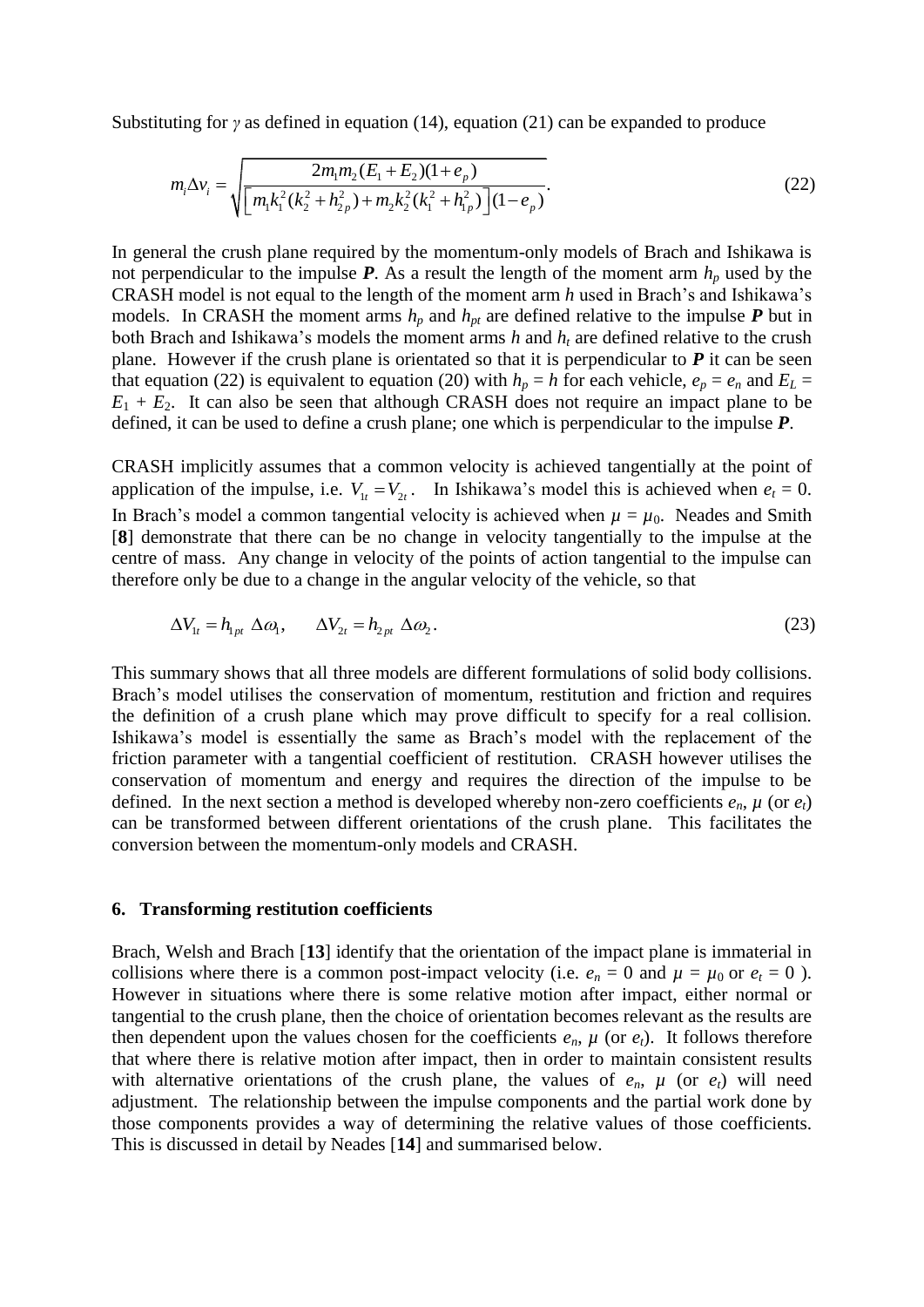A result first noted by Kelvin and Tait [**15**] and expanded by Stronge [**16**] enables the total work in a collision to be partitioned into normal and tangential terms. Using the subscript *i* for each term, their results state that the partial work  $(W_i)$  done on colliding bodies by the component of the reaction impulse  $(P_i)$  equals the scalar product of this component and half the sum of the initial  $(U_i)$  and final  $(V_i)$  velocities of the contact point in the direction of this impulse component i.e.

$$
W_i = \frac{P_i}{2} (U_i + V_i).
$$
 (24)

In a planar collision the total work done is the sum of the work done by the normal and tangential components of the impulse. Also, the initial  $(U_i)$  and final  $(V_i)$  velocities are more usefully described in terms of their relative velocity components so that the total work done

in a collision can be described using equation (24) as  
\n
$$
W = \frac{P_n}{2} [(U_{2n} - U_{1n}) + (V_{2n} - V_{1n})] + \frac{P_t}{2} [(U_{2t} - U_{1t}) + (V_{2t} - V_{1t})]
$$
\n(25)

Together with the definitions of  $e_n$  and  $e_t$  and  $U_{Rn}$ ,  $U_{Rt}$ ,  $V_{Rn}$ , and  $V_{Rt}$  as defined by Ishikawa [**6**] and shown in Appendix C, this allows the total work done in a collision to be expressed as

$$
E_{L} = \frac{P_{n}U_{Rn}}{2}(1 - e_{n}) + \frac{P_{t}U_{Rt}}{2}(1 - e_{t}).
$$
\n(26)

Brach [**9**] shows that the components of an impulse normal and tangential to a crush plane can be calculated from the equations

$$
P_n = \frac{\overline{m}(1 + e_n)U_{Rn}}{A - \mu B} \tag{27}
$$

$$
P_t = \mu P_n. \tag{28}
$$

The magnitude of the total impulse is the vector sum of the normal and tangential components so that

$$
P^2 = P_n^2 + P_t^2 = P_n^2 \left( 1 + \mu^2 \right). \tag{29}
$$

Brach also defines a parameter *r* such that  $r = U_{Rt}/U_{Rn}$  which together with equations (27) to (29) can be substituted into equation (26) and subsequently solved for *P* to give

$$
P = \sqrt{\frac{2E_L \overline{m}(1+e_n)(1+\mu^2)}{(A-\mu B)\left[1-e_n + \mu r(1-e_i)\right]}}.
$$
\n(30)

Of note is that equation (30) is effectively the same as equation (16) with the substitution of  $q = 1/(A - \mu B)$  and  $\mu_c = r/(1 + e_t)$ .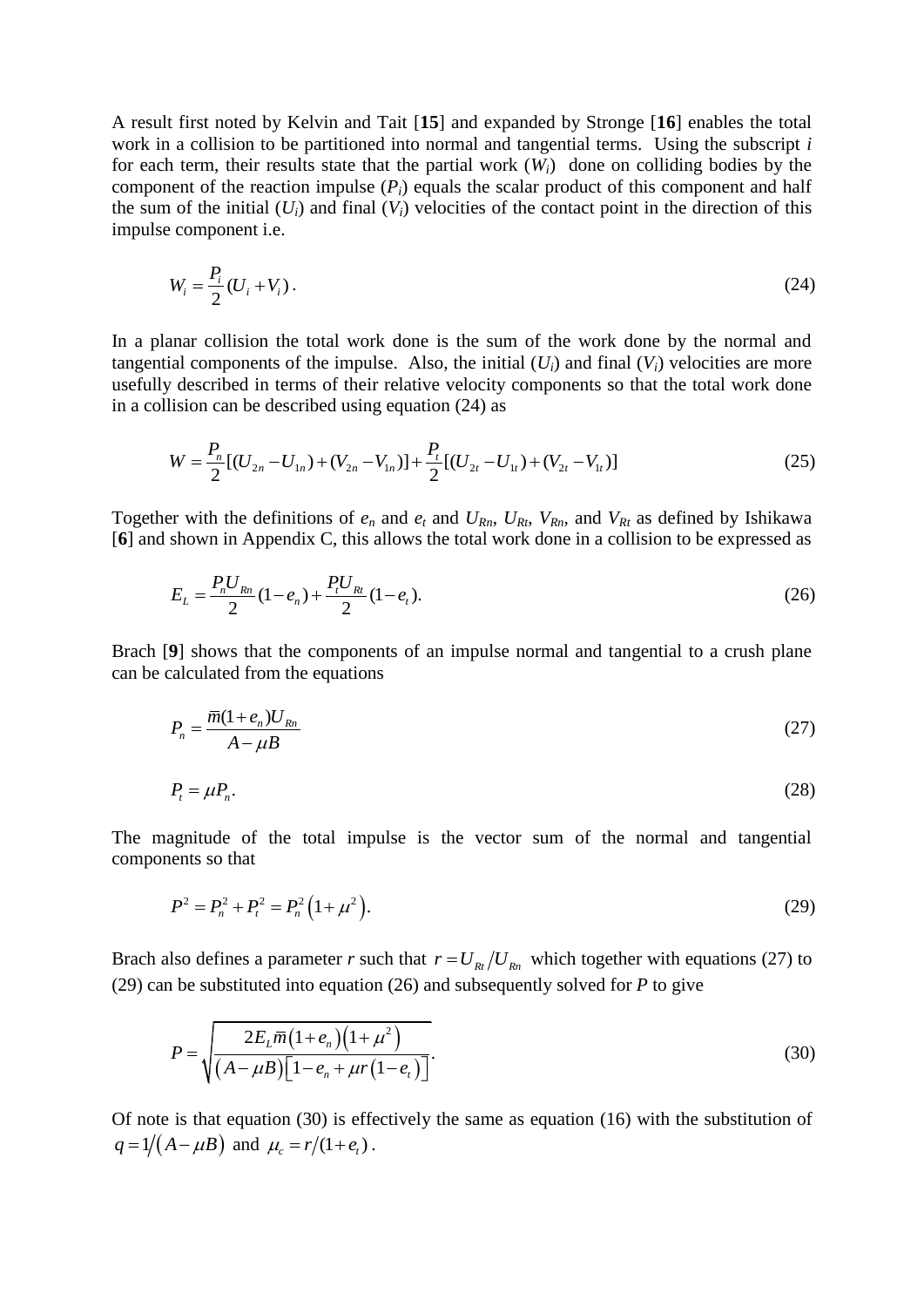Equation (12) expresses the relationship between Brach's impulse ratio  $\mu$  and Ishikawa's two restitution coefficients  $e_n$  and  $e_t$  and can be written as

$$
(1 - et) = 2 - \frac{(1 + en)[\mu(1 + C) - B]}{r(A - \mu B)}.
$$
\n(31)

Equation (31) can then be substituted into equation (30) to eliminate  $e_t$  and the resultant equation solved for  $e_n$  to give

$$
e_n = \frac{[R(1+2\mu r) - S - T]}{R + S + T}
$$
\n(32)

where

$$
R = A - \mu B,
$$
  
\n
$$
S = \mu^2 (1 + C) - \mu B,
$$
  
\n
$$
T = \frac{2E_L \overline{m}}{P^2} (1 + \mu^2).
$$
\n(33)

For any planar collision, once *EL*, the total work done in causing crush and *P,* the total impulse, are established for one particular orientation of the crush plane, then these totals must apply to every other orientation of the crush plane if the same output results are to be maintained. As the crush plane is rotated about the impulse, the values of *A, B* and *C* change as the proportion of normal and tangential components varies. These parameters are essentially geometric and as such are dependent on the orientation of the crush plane *Γ*. For a collision, the value of  $\mu$  can be defined as the tangent of the angle of the impulse. A value for *r* can be defined similarly as the tangent of the angle of the closing speed vector. The difference between these angles (angle *ζ*) will remain constant whatever the orientation of the crush plane, i.e.  $\zeta = \tan^{-1}(r) - \tan^{-1}(\mu)$ . Equation (32) can therefore be utilised to find the value of  $e_n$  for any other orientation and the equivalent tangential coefficient of restitution  $e_t$ can be found from equation (31).

The case when  $\mu = 0$  is of particular interest as this corresponds to the orientation of the crush plane required to align with CRASH. As indicated previously, in order to maintain equivalence, the normal coefficient of restitution required by each of the models must be the same, i.e.  $e_n = e_p$ . With this orientation the lengths of the moment arms  $h_p$  and  $h_{pt}$  match the corresponding moment arms *h* and  $h_t$  used in the momentum-only models. When  $\mu = 0$ , the numerator in Equation (12) is equal to zero, *i.e.*

$$
0 = rA(1 + e_t) + B(1 + e_n). \tag{34}
$$

It is clear that a non-zero tangential coefficient of restitution may be required to maintain consistent results between the models. This necessitates some modification to the closing speed algorithm developed by Neades and Smith [**8**] through the incorporation of a tangential coefficient of restitution. Neades [**14**] describes how this may be achieved by substituting the definition of tangential restitution given by equation (6) into equation (23) to give

$$
U_{2t} - U_{1t} = (h_{1pt} \Delta \omega_1 - h_{2pt} \Delta \omega_2)/(1 + e_t). \tag{35}
$$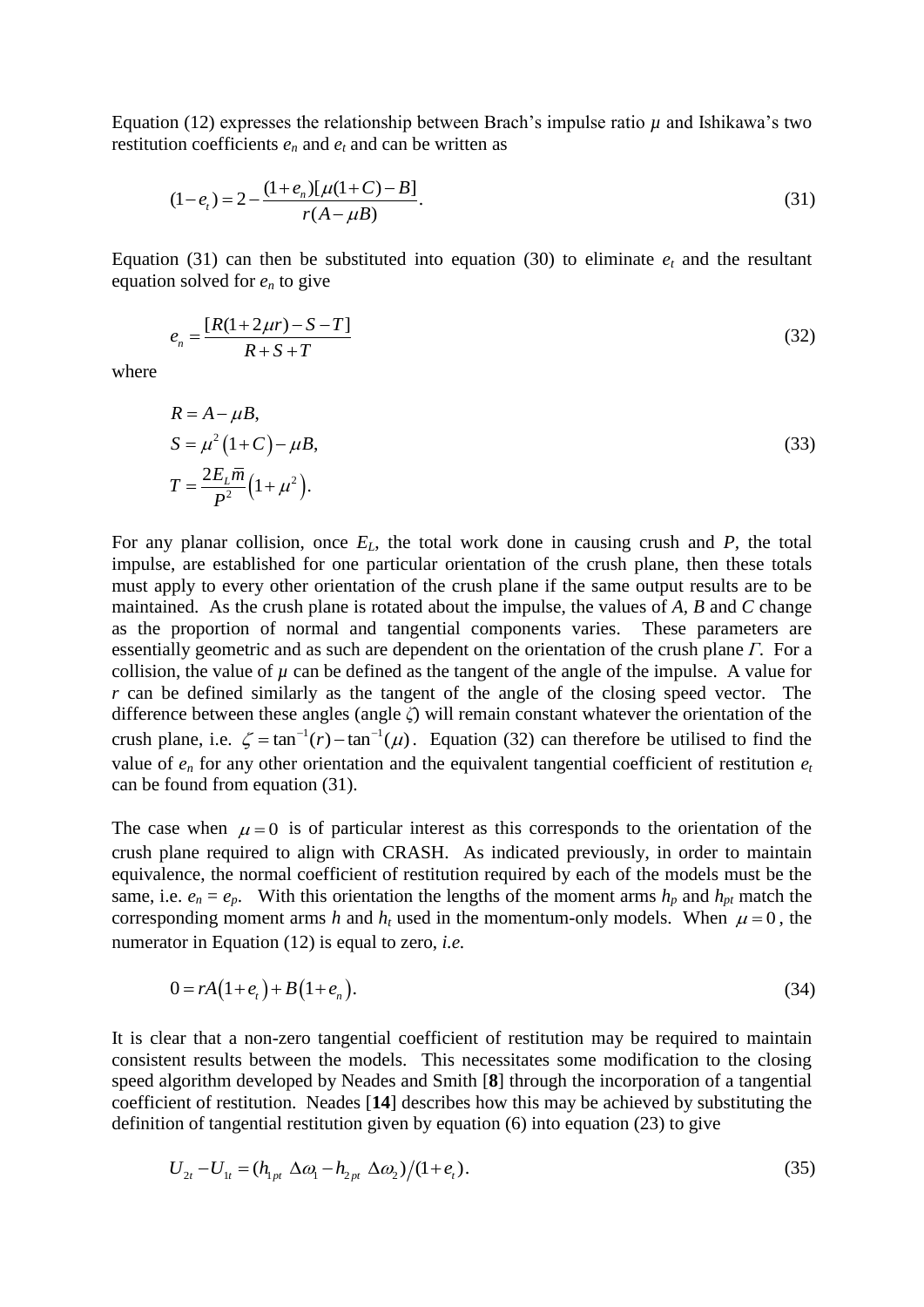This modifies the calculated tangential closing velocity component and the ratio of the tangential and normal closing velocity components required by that model. In that model this ratio is expressed as  $r = \tan \beta$  Furthermore, since the lengths of the moment arms are also equivalent  $(h_p = h, h_{pt} = h_t)$ , this ratio can be expressed more conveniently using equation (34) *i.e.*

$$
\tan \beta = r = -\frac{B(1+e_n)}{A(1+e_i)}.\tag{36}
$$

#### **7. Discussion**

In the discussion earlier it is seen that the three models considered use the same conservation laws of linear and angular momentum and energy either explicitly or implicitly. As such it should not perhaps be surprising that they are equivalent. Despite the similarities between the models there are differences. Both the momentum models are designed to be used in an iterative manner by adjusting the input velocities to produce the desired output velocities. CRASH is designed to take as input the energy loss due to deformation and the direction in which the impulse acts on the vehicle from which it produces a change in velocity.

The direction is which the impulse acts is commonly known as the principal direction of force (PDOF) The requirement to estimate a PDOF is a regarded as a major weakness by several commentators (e.g. Brach [**9**], Woolley [**17**]) since it is difficult to estimate this quantity reliably or consistently. Smith and Noga [**18**] for example suggest that the PDOF for each vehicle may be subject to a range of  $\pm 20^{\circ}$  for different investigators. To alleviate this problem Neades and Smith [**8**] describe a technique for refining an initial estimate of the PDOF. Essentially this algorithm utilises change in velocity data to generate pre- and postimpact velocities. This information can then be used to refine the orientation of the impulse so that the output directions of travel match those of the actual vehicles involved. In effect, that technique uses a combination of both the CRASH and momentum models. A similar approach is also suggested by Brach, Welsh and Brach [**13**].

In an analogous manner to the choice of PDOF, there is some freedom to define the orientation of the crush plane required by the momentum models and this parameter requires an estimate by the investigator. The choice of orientation of the impact plane is discussed in detail by Brach, Welsh and Brach [**13**] and they indicate that a nominal crush plane for a collision is one that is orientated so that it bisects the angle between the contacting surfaces of the two vehicles at impact. Earlier work by Brach [**12**] and Ishikawa [**19**] suggest orientation to an axis parallel to a hypothetical flat crush plane common to both vehicles. It is suggested that such choices are likely to align closely with the perpendicular orientation to the impulse required to match with CRASH as outlined previously. The requirement to specify a crush plane in the momentum-only models presents similar practical difficulties to an investigator as those encountered when specifying the PDOF.

The use of consistent data sets for each of the models generates identical results. For example it is possible to use energy loss calculated using the momentum models as input to the CRASH model. Similarly the pre-impact velocities calculated using CRASH together with the model developed by Neades and Smith [**8**] and extended here, can be used as input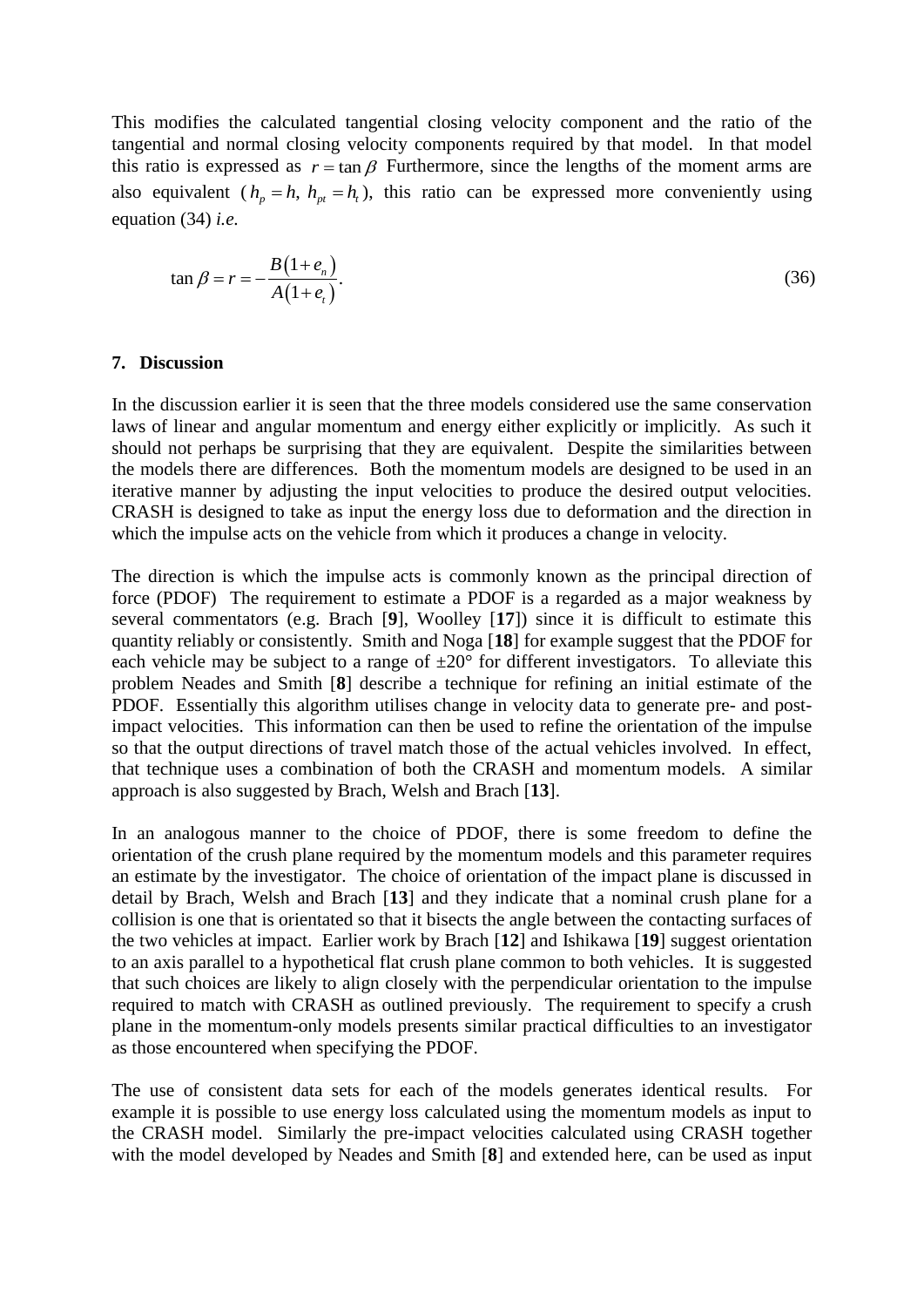to the momentum models. Both scenarios produce identical results from each of the models and an example collision is discussed in the next section.

This important result indicates that where differences do exist when dealing with practical scenarios, they are likely to be due to differences and inconsistencies between the sets of input data. All three models require a choice of values for a variety of parameters such as *e<sup>n</sup> e<sup>t</sup> µ γ* or *Γ.* For example a variety of methods could be used to determine the energy loss required as input to the CRASH algorithm and it is difficult to determine these values to a high level of accuracy. Similarly it is difficult to specify the values of  $e_n$  or  $\mu_0$  for a particular collision. In many cases too, post-impact velocities are not known to a high level of accuracy which reduces the utility of the momentum models. In practice the availability and accuracy of the source data is one factor that helps to determine the choice of model utilised by an investigator. For example consider a simple collinear head-on collision between two vehicles where the vehicles stop as a result of the impact. The momentum-only models cannot provide a solution as to the pre-impact speed of either vehicle. However the CRASH model could be used to establish the change in velocity of each vehicle and thereby the pre-impact velocities using the model developed by Neades and Smith [**8**].

The use of particular data sets to obtain a solution for each of the models is highlighted in the next section where an example collision is used to illustrate how each of the models can be used to generate consistent results.

## **8. Example collision**

Validation of each of the models is provided individually by the authors of each of the models and the main purpose of this discussion is to demonstrate the equivalence of those models. To demonstrate how the data from an actual collision may be used as input to each of the models, a collision was selected from the Research Input for the Computer Simulation of Automobile Collisions full scale tests (RICSAC) [**20**]. Several authors have analysed these tests and a number of discrepancies in the analyses are apparent, e.g. Smith and Noga [**21**], and Brach and Brach [**9**]. For the purpose of this discussion however these differences are unimportant.

For consistency the data reported by Brach and Brach [**9**] for Test 9 is utilised as this provides the most complete description of the input data used for his model. Test 9 of the series was set up to be representative of a  $90^{\circ}$  intersection collision with both vehicles travelling at  $9.48 \text{ ms}^{-1}$  at impact. The impact configuration is shown in Figure 3 with the available data shown in Table 1 in Appendix E.

Normally the pre-impact velocities are unknown and are obtained by iteration using Brach's model until the desired output velocities are achieved. For this collision Brach and Brach's solution [**9**] utilises the actual pre-impact velocities as input. The orientation of the crush plane *Γ* used was zero. An additional constraint for this solution was imposed by assuming that there was no tangential post impact motion at the point of application of the impulse, i.e.  $\mu = \mu_0$ . This corresponds to  $e_t = 0$  using Ishikawa's model [6]. Their result was optimised to find the coefficient of restitution  $e_n$  that most closely matched the post-impact velocities as determined from analyses of the accelerometers fitted to each vehicle as described by Brach [22]. They found that this was achieved with  $e_n = 0.355$  which produced a value for  $\mu_0$  of 0.512. The results are summarised in Table 2 in Appendix E.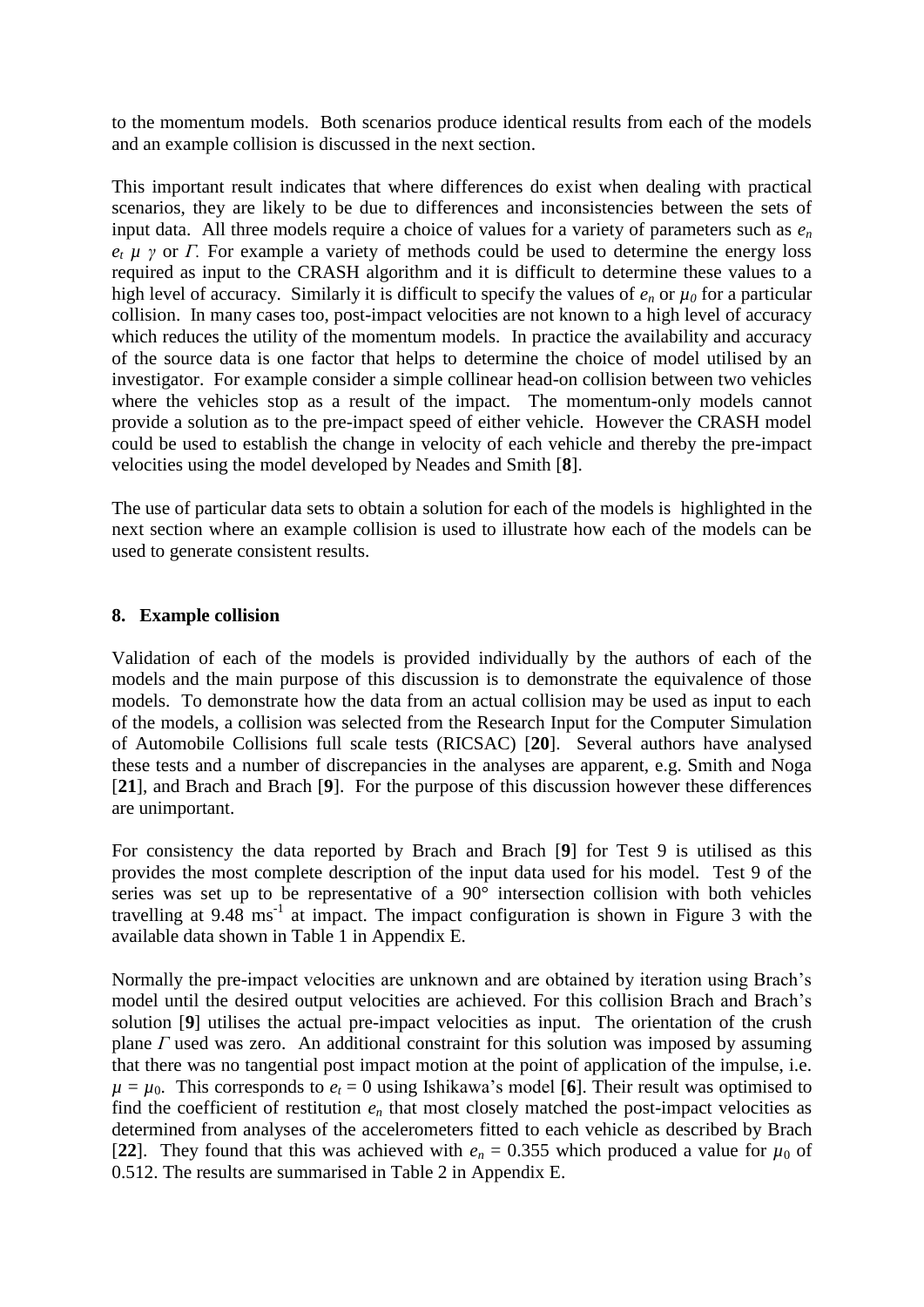#### **Figure 3: Impact configuration for RICSAC 9**



The energy loss calculated for this scenario was 42.7 kJ with a total impulse of 8750 Ns Orientating the crush plane so that it is perpendicular to the impulse, i.e. *Γ* = 27.1° allows the corresponding coefficients of restitution to be calculated using equations (32) and (31). It is found that with this orientation  $e_n = 0.235$  and  $e_t = -0.373$ . Using the energy loss of 42.7 kJ and  $e_p = e_n$  as input to CRASH (equation (15)) produces identical changes in velocity data. The change in velocity data can also be utilised in the Neades and Smith algorithm [**8**] together with the two coefficients of restitution to produce the same pre- and post-impact velocities as determined using Brach's model.

CRASH requires the PDOF for each vehicle and work done in causing crush as input. One method for obtaining estimates of the work done in causing crush is described by McHenry [**10**] and the measurement process is detailed by Neades and Shephard [**23**]. For this collision and by applying the adjustments to the measurements suggested by Neades and Smith [**8**] it is found that the work done in causing crush was 20.4 kJ for vehicle 1 and 10.2 kJ for vehicle 2. The PDOF values used are as estimated by Jones and Baum [**20**] and shown in Table 2. Assuming a zero coefficient of restitution  $e_p = 0$  and using equation (15) generates change in velocity data of 5.65  $\text{ms}^{-1}$  and 2.60  $\text{ms}^{-1}$  for vehicles 1 and 2 respectively.

In isolation CRASH generates only the changes in velocity of the centre of mass of each vehicle. The model of Neades and Smith [**8**] can be used with the change in velocity data to determine pre- and post-impact velocities. In addition their model allows the PDOF values to be refined so that the calculated post-impact directions of travel match those found from an analysis of the collision scene. It is found that a coefficient of restitution  $e_p = 0.3$  the calculated post-impact directions of travel match well with the measured values. Using this coefficient of restitution equation (15) generates changes in velocity of 7.69  $\text{ms}$ <sup>-1</sup> and 3.54 ms<sup>-1</sup> for vehicles 1 and 2 respectively. The pre-impact speeds are then found using the Neades and Smith model to be  $8.18 \text{ ms}^{-1}$  for vehicle 1 and  $8.03 \text{ ms}^{-1}$  for vehicle 2. Using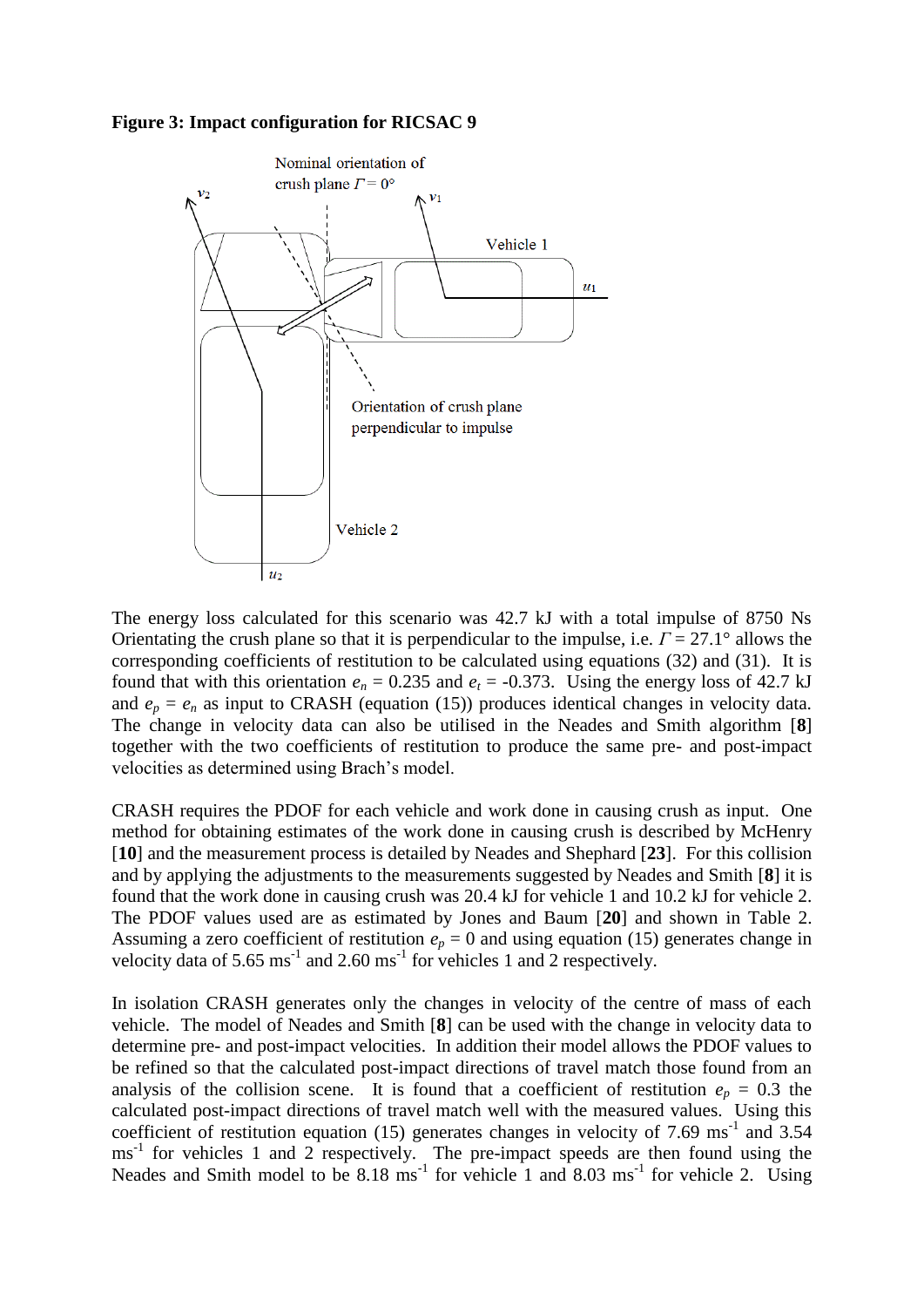these speeds in the Brach and Brach model generates the same post-impact velocities and estimation of work performed. These results are summarised in Table 2 in Appendix E.

## **9. Conclusions**

It has been shown that the two commonly used momentum based models of Brach [**5**] and Ishikawa [**6**] are essentially different representations of the same model. They utilise different parameters and explicit conversion factors between the two sets of parameters are provided in Appendix D. The analysis presented here facilitates an easy comparison between all the models and provides a novel method to transform coefficients of restitution between different orientations of the crush plane.

It is found that if the crush plane required by the momentum-only models is aligned so that it is orientated perpendicular to the impulse *P*, then the CRASH model is equivalent to the momentum-only models. As a result the CRASH model can be used to define a crush plane; one which is perpendicular to the impulse. In isolation the CRASH model produces a change in velocity as output. This data, or change in velocity data from any other source, can be used in the Neades and Smith model [**8**] to generate pre- and post-impact velocities identical to those produced by the Brach and Ishikawa models.

The momentum-only models and the CRASH model produce the same solutions when equivalent input data is used. Investigators can therefore choose any of the models for their analyses and that choice will depend amongst other considerations on the availability of data for a particular collision.

## **Acknowledgments**

The author wishes to thank Dr Roy Smith of De Montfort University for his helpful comments and advice during the preparation of this article.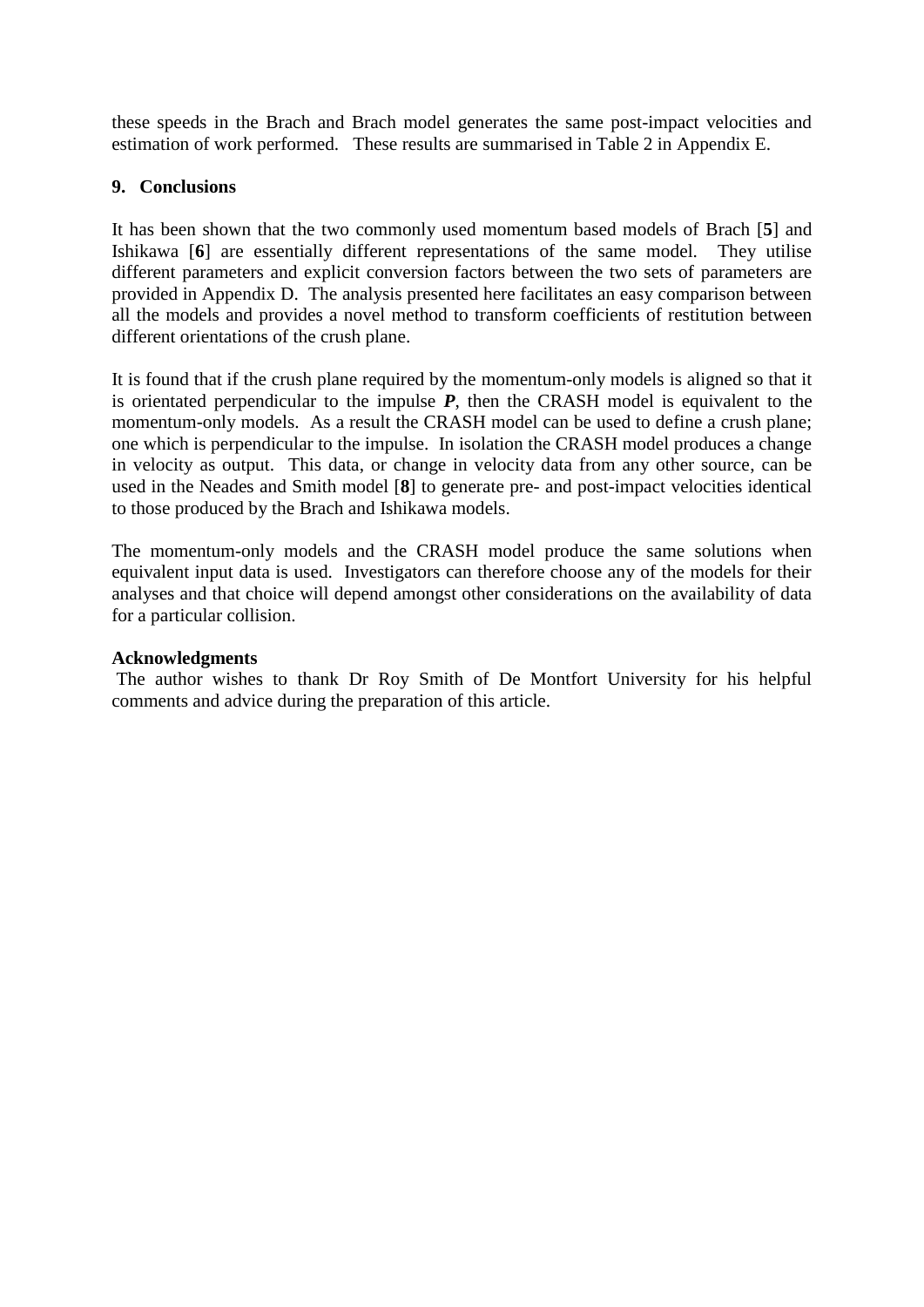## **References**

**1. Neades J.** Road Accident Investigation. Mathematics Today. 1997; 33(1).

**2. Lambourn RF.** The calculation of motor car speeds from curved tyre marks. Journal of the Forensic Science Society. 1989; 29: p. 371-386.

**3. Neades J**. Determining the maximum speed at which a bend may be negotiated. Impact. 2007; 17(1).

**4. Smith R, Evans AK**. Vehicle Speed calculation from pedestrian throw distance. Proc IMechE Part D: J. Automobile Engineering. 1999; 213.

**5. Brach RM, Brach RM.** A Review of Impact Models for Vehicle Collision. SAE. 1987; 870048.

**6. Ishikawa H.** Impact model for accident reconstruction~Normal and tangential restitution coefficients. SAE. 1993; 930654.

**7. Smith R.** The formula commonly used to calculate velocity change in vehicle collisions. Proc IMechE Part D: J. Automobile Engineering. 1998; 212.

**8. Neades J, Smith R.** The determination of vehicle speeds from delta-V in two vehicle planar collisions. Proc IMechE Part D: J. Automobile Engineering. 2011; 224.

**9. Brach RM, Brach RM.** Vehicle Accident Analysis and Reconstruction Methods: SAE International; 2005.

**10. McHenry R. CRASH3** Users Guide and Technical Manual: DOT; 1981.

**11. Tsongas NG. CRASH3** User's Guide and Technical Manual. ; 1986.

**12. Ishikawa H.** Impact Center and Restitution Coefficients for Accident Reconstruction. SAE. 1994; 940564.

**13. Brach RM, Brach RM.** Crush Energy and Planar Impact Mechanics for Accident Reconstruction. SAE. 1998; 980025.

**14. Brach RM, Welsh KJ, Brach RM.** Residual Crush Energy Partitioning, Normal and Tangential Energy Losses. SAE. 2007; 2007-01-0737.

**15. Neades J.** PhD Thesis.; 2011 [cited 2013 January 29.] Available from: [https://www.dora.dmu.ac.uk/bitstream/handle/2086/4935/JNeadesThesis%20\(Mar11\).pdf?se](https://www.dora.dmu.ac.uk/bitstream/handle/2086/4935/JNeadesThesis%20(Mar11).pdf?sequence=1) [quence=1.](https://www.dora.dmu.ac.uk/bitstream/handle/2086/4935/JNeadesThesis%20(Mar11).pdf?sequence=1)

16. Kelvin WT, Tait PG. Treatise on Natural Philosophy: Cambridge University Press; 1912.

**17. Stronge WJ.** Impact Mechanics: Cambridge University Press; 2000.

**18. Woolley RL, Warner CY, Tagg MD.** Inaccuracies in the CRASH3 Program. SAE. 1985; 850255.

**19. Smith RA, Noga JT.** Accuracy and Sensitivity of CRASH. SAE. 1982; 821169.

**20. Jones IS, Baum AS.** Research Input for Computer Simulation of Automobile Collisions: Calspan Corporation; 1978.

**21. Smith RA, Noga JT.** Examples of Staged Collisions in Accident Reconstruction. Highway Collision Reconstruction. 1980.

**22. Brach RM, Smith RA.** Re-Analysis of the RICSAC Car Crash Accelerometer Data. SAE. 2002; 2002-01-1305.

**23. Neades J, Shephard R.** Review of Measurement Protocols Applicable to Speed from Damage Programs. Impact. 2009; 17(1): p. 4-12.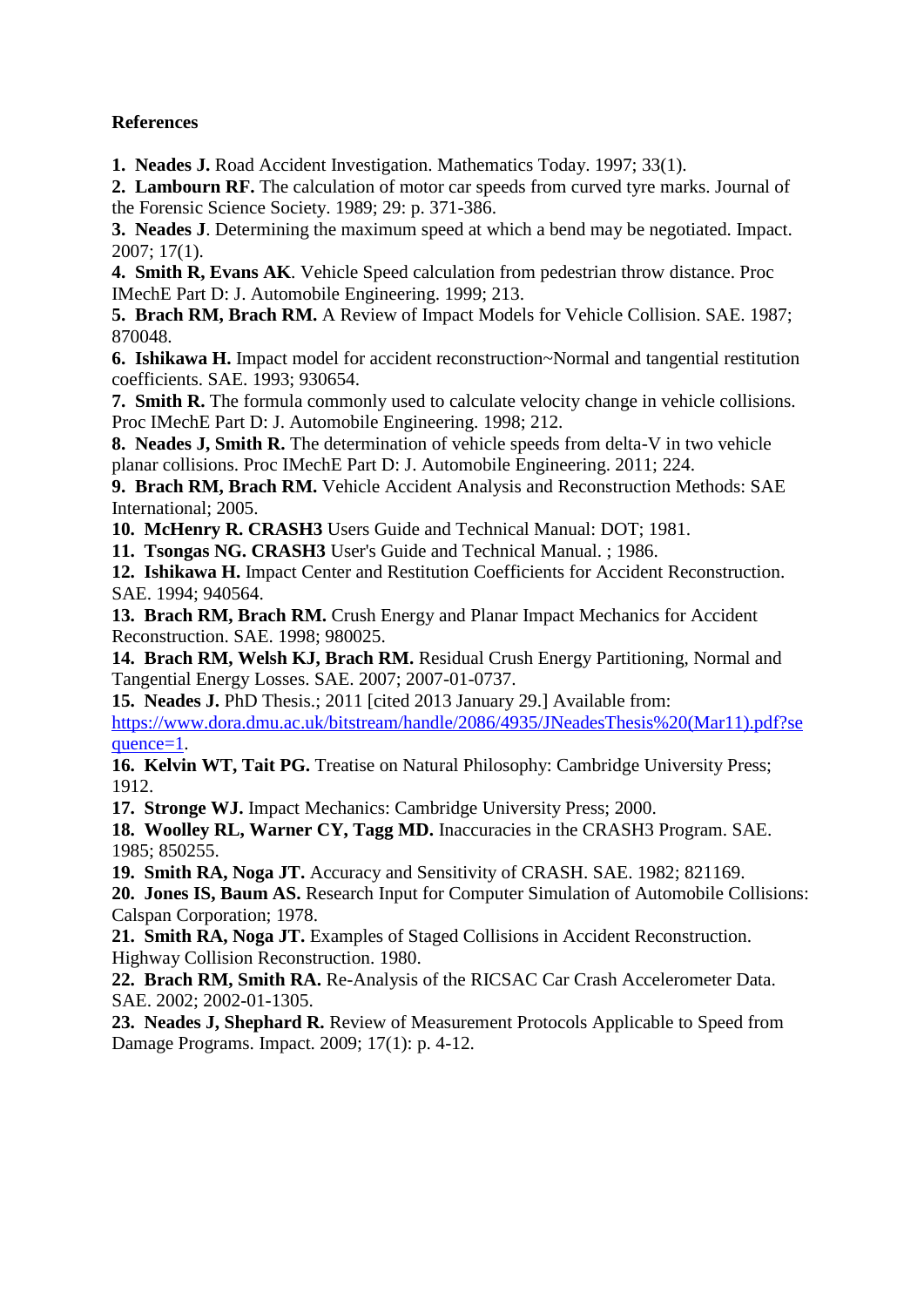## **Appendix A: Notation**

- *d* distance of point of action from centre of mass
- *e* coefficient of restitution
- *E* energy absorbed by each vehicle
- *h* perpendicular distance from the vehicle's centre of mass to the line of action of *P*
- *I* yaw moment of inertia
- *k* radius of gyration for each vehicle
- *m* mass of each vehicle
- *n* unit vector perpendicular to  $P_1$
- unit vector in the direction of  $P_1$
- *P* impulse due to the collision
- *u* linear velocity of the centre of mass of each vehicle before impact
- *U* component of the velocity of the point of action before impact
- *v* linear velocity of the centre of mass of each vehicle after impact
- *V* component of the velocity of the point of action after impact
- *W* work performed at point of action of impulse
- $\gamma$  scalar factor  $k^2/(k^2+h^2)$
- *Γ* angle of the impact (crush) plane to the *x-y* axes
- $δ$  scalar factor  $1+h^2/k^2$  i.e.  $1/\gamma$
- $\lambda$  angle between closing velocity vector and direction of travel of vehicle
- $\theta$  principal direction of force
- $\phi$  angle of point of action relative to vehicle heading
- *ψ* angle of vehicle relative to the *x-y* axes (vehicle heading)
- $\Delta v$  velocity change at centre of mass due to impact,  $v u$
- $\Delta \omega$  change in angular velocity due to the impact,  $\Omega \omega$
- $\omega$  angular velocity of the vehicle before impact
- *Ω* angular velocity of the vehicle after impact

## Subscripts

- *n* motion normal to the impact plane
- *p* motion along the line of action of the impulse *P*
- *pt* motion perpendicular or tangential to the impulse *P*
- *t* motion perpendicular or tangential to the impact plane
- 1 vehicle 1
- 2 vehicle 2
- *R* relative value at the point of action of the impulse *P*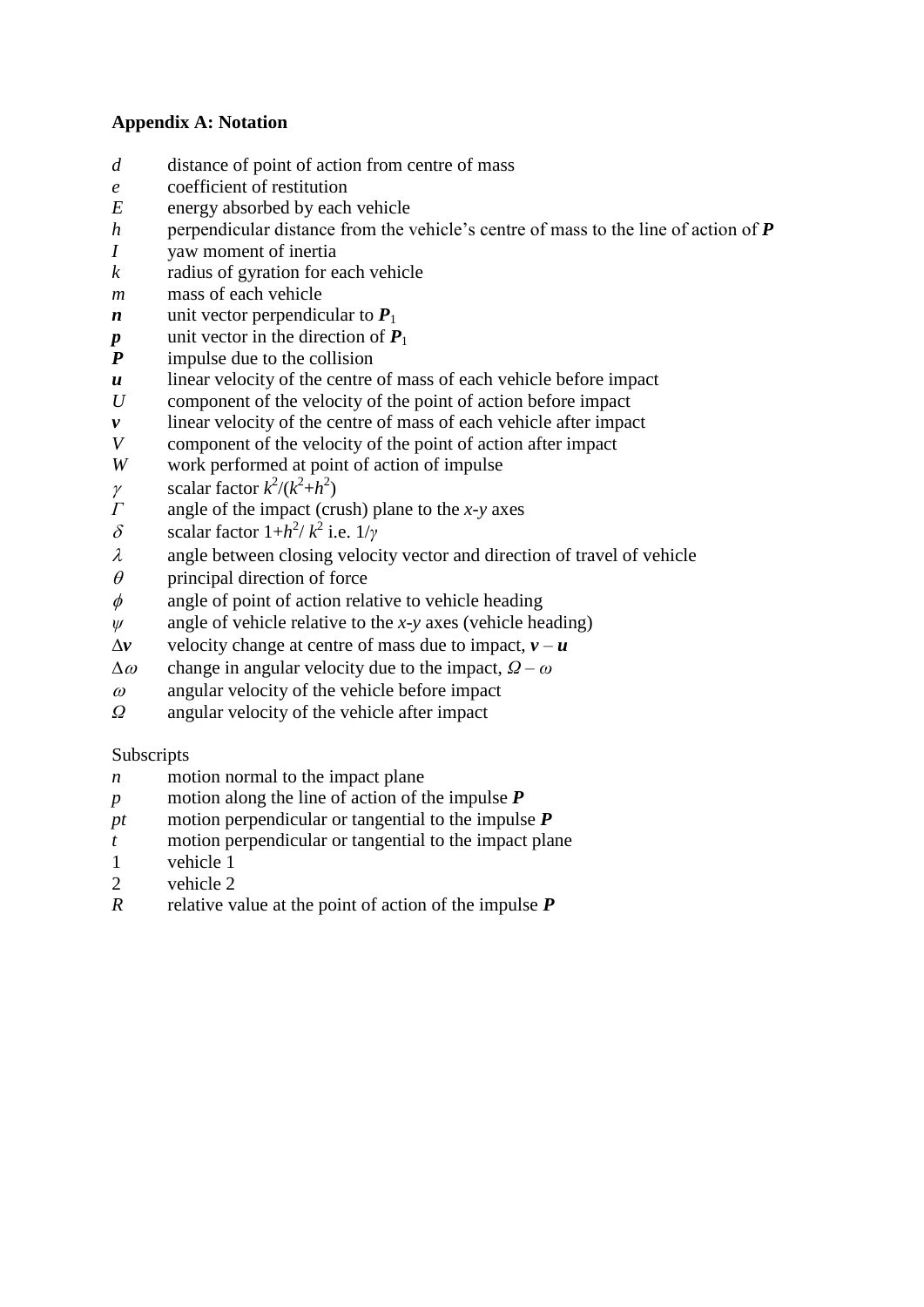## **Appendix B: Solution equations for Brach's planar impact model**

Brach and Brach [**9**] show that the solution to this model can be expressed as

$$
v_{1n} = u_{1n} + m(1 + e_n)U_{Rn}q/m_1,
$$
  
\n
$$
v_{1t} = u_{1t} + \mu m(1 + e_n)U_{Rn}q/m_1,
$$
  
\n
$$
v_{2n} = u_{2n} - m(1 + e_n)U_{Rn}q/m_2,
$$
  
\n
$$
v_{2t} = u_{2t} - \mu m(1 + e_n)U_{Rn}q/m_2,
$$
  
\n
$$
\Omega_1 = \omega_1 + m(1 + e_n)U_{Rn}(h_1 - \mu h_1)q/(m_1k_1^2),
$$
  
\n
$$
\Omega_2 = \omega_2 + m(1 + e_n)U_{Rn}(h_2 - \mu h_2)q/(m_2k_2^2)
$$

where

$$
\overline{m} = m_1 m_2 / (m_1 + m_2),
$$
\n
$$
e_n = -(V_{Rn} / U_{Rn}),
$$
\n
$$
\mu = P_t / P_n,
$$
\n
$$
U_{Rn} = u_{2n} - h_2 \omega_2 - u_{1n} + h_1 \omega_1, \qquad V_{Rn} = v_{2n} - h_2 \Omega_2 - v_{1n} + h_1 \Omega_1,
$$
\n
$$
U_{Rt} = u_{2t} - h_{2t} \omega_2 - u_{1t} + h_{1t} \omega_2, \qquad V_{Rt} = v_{2t} + h_{2t} \Omega_2 - v_{1t} + h_{1t} \Omega_1,
$$
\n
$$
\frac{1}{q} = 1 + \frac{\overline{m} h_1^2}{m_1 k_1^2} + \frac{\overline{m} h_2^2}{m_2 k_2^2} - \mu \left( \frac{\overline{m} h_1 h_{1t}}{m_1 k_1^2} + \frac{\overline{m} h_2 h_{2t}}{m_2 k_2^2} \right) = A - \mu B,
$$
\n
$$
h_1 = d_1 \sin(\psi_1 + f_1 - \Gamma) \qquad h_{1t} = d_1 \cos(\psi_1 + f_1 - \Gamma),
$$
\n
$$
h_2 = d_2 \sin(\psi_2 + f_2 - \Gamma) \qquad h_{2t} = d_2 \cos(\psi_2 + f_2 - \Gamma).
$$

The critical impulse ratio  $\mu_0$  is further defined as

$$
\mu_0 = \frac{rA + B(1 + e_n)}{(1 + e_n)(1 + C) + rB}
$$

Where

$$
r = U_{Rt} / U_{Rn},
$$
  
\n
$$
A = 1 + \frac{\overline{m}h_1^2}{m_1k_1^2} + \frac{\overline{m}h_2^2}{m_2k_2^2},
$$
  
\n
$$
B = \frac{\overline{m}h_1h_{1t}}{m_1k_1^2} + \frac{\overline{m}h_2h_{2t}}{m_2k_2^2},
$$
  
\n
$$
C = \frac{\overline{m}h_{1t}^2}{m_1k_1^2} + \frac{\overline{m}h_{2t}^2}{m_2k_2^2}.
$$

The subscripts *n* and *t* represent component variables normal and tangential to the impact or crush plane.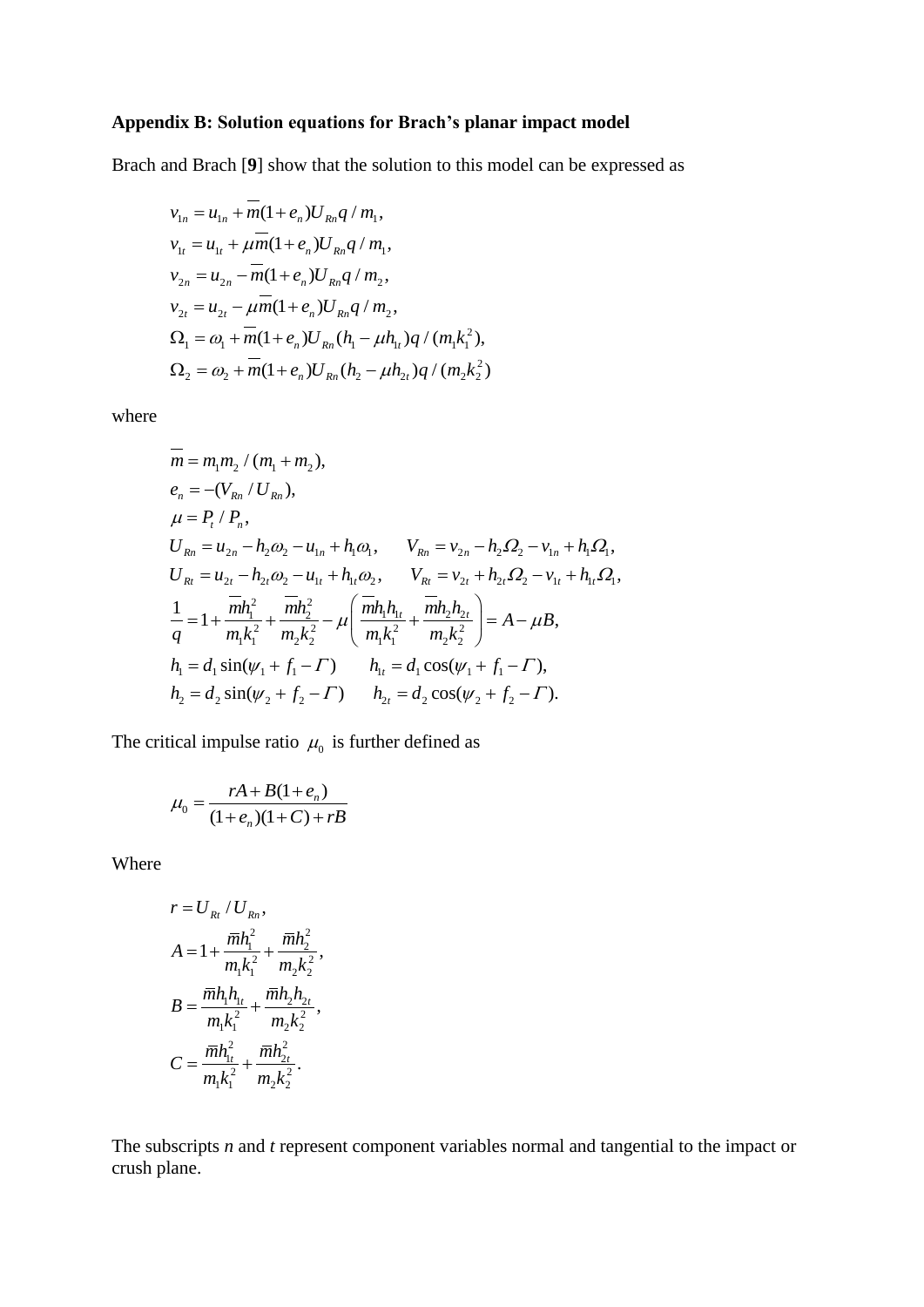## **Appendix C: Solution equations for Ishikawa's model**

Ishikawa [**6**] and [**19**] shows that the solution to this model can be expressed as

$$
P_n = \frac{1}{(1 - m_n m_t m_0^2)} [m_n U_{Rn} (1 + e_n) + m_n m_t m_0 U_{Rn} (1 + e_t)],
$$
  

$$
P_t = \frac{1}{(1 - m_n m_t m_0^2)} [m_t U_{Rn} (1 + e_t) + m_n m_t m_0 U_{Rn} (1 + e_n)].
$$

where  $\mathbf{e}_n$  and  $\mathbf{e}_t$  can be found from

$$
V_{Rn} = -e_n U_{Rn}, \qquad V_{Rt} = -e_t U_{Rt}.
$$

The relative speeds of the point of application of the impulse are defined as

$$
U_{Rn} = u_{2n} - h_2 \omega_2 - u_{1n} + h_1 \omega_1,
$$
  
\n
$$
V_{Rn} = v_{2n} - h_2 \Omega_2 - v_{1n} + h_1 \Omega_1,
$$
  
\n
$$
U_{Rt} = u_{2t} + h_{2t} \omega_2 - u_{1t} - h_{1t} \omega_1,
$$
  
\n
$$
V_{Rt} = v_{2t} + h_{2t} \Omega_2 - v_{1t} - h_{1t} \Omega_1.
$$

The mass ratios used extensively by Ishikawa are defined as

$$
m_n = \frac{\gamma_{1n} m_1 \gamma_{2n} m_2}{\gamma_{1n} m_1 + \gamma_{2n} m_2},
$$
  
\n
$$
m_t = \frac{\gamma_{1t} m_1 \gamma_{2t} m_2}{\gamma_{1t} m_1 + \gamma_{2t} m_2},
$$
  
\n
$$
m_0 = \frac{h_1 h_{1t}}{m_1 k_1^2} + \frac{h_2 h_{2t}}{m_2 k_2^2}.
$$

where

$$
\gamma_{1n} = \frac{k_1^2}{k_1^2 + h_1^2} \qquad \gamma_{2n} = \frac{k_2^2}{k_2^2 + h_2^2}
$$
  

$$
\gamma_{1t} = \frac{k_1^2}{k_1^2 + h_{1t}^2} \qquad \gamma_{2t} = \frac{k_2^2}{k_2^2 + h_{2t}^2}
$$
  

$$
e_t = \frac{m_n U_{Rn} (1 + e_n)(\mu - m_t m_0)}{m_t U_{Rt} (1 - \mu m_n m_0)} - 1,
$$
  

$$
\mu = \frac{P_t}{P_n}.
$$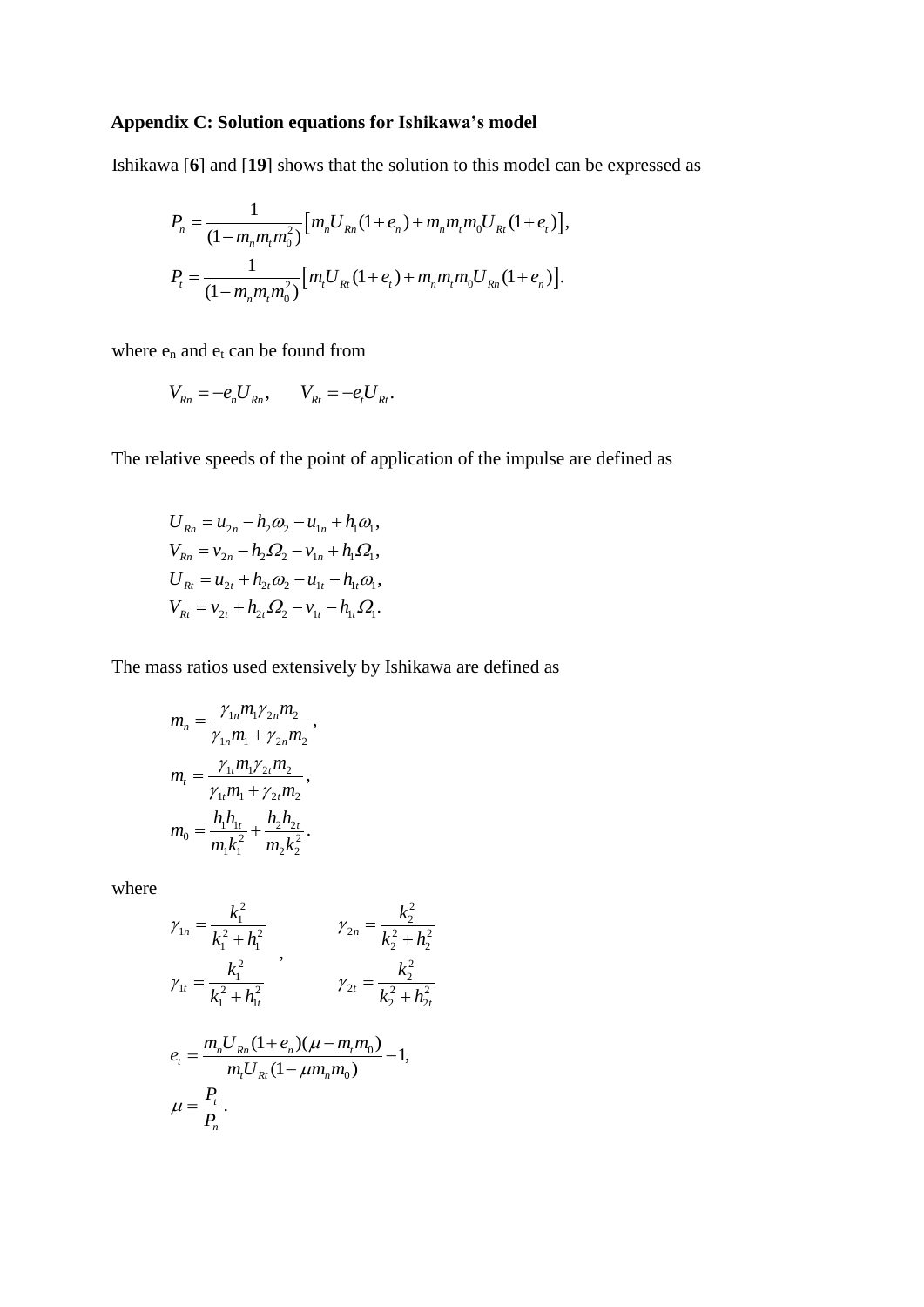### **Appendix D: Conversion between Brach's and Ishikawa's models**

The equivalence between the various parameters used by Brach and Brach [**9**] and the impact model by Ishikawa [**6**] are summarised below

$$
m_n = \frac{\overline{m}}{A}
$$
,  $m_t = \frac{\overline{m}}{(1+C)}$ ,  $m_0 = \frac{B}{\overline{m}}$ .

From these equivalences the following products and ratios can be derived *B*

$$
m_n m_0 = \frac{B}{A},
$$
  
\n
$$
m_i m_0 = \frac{B}{(1+C)},
$$
  
\n
$$
\frac{m_n}{m_i} = \frac{1+C}{A},
$$
  
\n
$$
m_n m_i m_0^2 = \frac{B^2}{A(1+C)},
$$
  
\n
$$
m_n m_i m_0 = \frac{\overline{m}B}{A(1+C)}.
$$

Using Ishikawa's notation  $\mu$  can be expressed as

$$
\mu = \frac{P_t}{P_n} = \frac{m_n m_t m_0 U_{Rn} (1 + e_n) + m_t U_{Rt} (1 + e_t)}{m_n m_t m_0 U_{Rt} (1 + e_t) + m_n U_{Rn} (1 + e_n)}.
$$

Using the conversion factors specified above,  $\mu$  can be expressed using Brach's notation and the tangential coefficient of restitution  $e_t$  as

$$
\mu = \frac{(1 + e_t)rA + B(1 + e_n)}{(1 + e_n)(1 + C) + rB(1 + e_t)}.
$$

Using the same notation,  $e_t$  can be expressed in terms of  $\mu$  as

$$
e_t = \frac{(1 + e_n)[\mu(1+C) - B]}{r(A - \mu B)} - 1.
$$